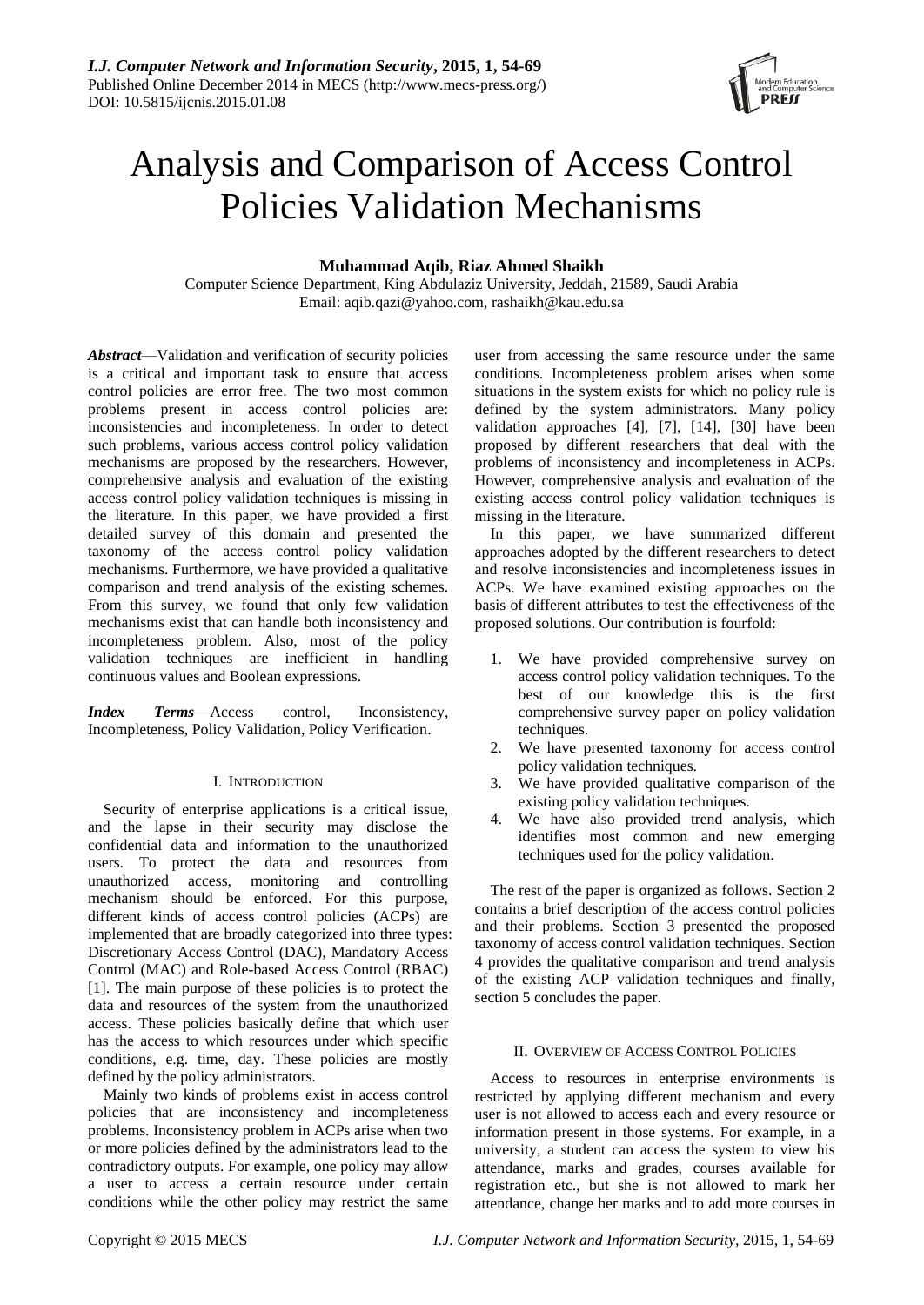the list available for registration. All this is done by applying a mechanism to control the access of users to the different resources of the system. For this purpose, different rules are defined by the system administrators to restrict the users' access to resources. These rules are defined under different kind of policies which are applied for this purpose and are known as the access control policies.

### *A. Types of Access Control Policies*

As mentioned earlier, there are three different types of access control models and each one has its own characteristics. These three [1] types of models are: Discretionary Access Control (DAC), Mandatory Access Control (MAC) and Role-Based Access Control (RBAC). In this section we will briefly describe these models.

In DAC, the access to any resource in the system is granted on the basis of the identity of the user. For example, the user is supposed to enter user name and password. It is known as discretionary because in this model a user may transfer his ownership to some other user. The access matrix model is a common example of the DAC which was first proposed by the Lampson [39] in which the authorizations holding by the user at different states are represented as a matrix. This idea was further refined by Graham and Denning [40] and later on by Harrison, Ruzzo and Ullmann [41].

In MAC, certain rules are defined by the administrators of the system and access to different resources is granted on the basis of those rules. Multilevel security (MLS) policy is the most common form of MAC and it is based on the security clearance level of subjects and objects in the system [1] [42] [64]. Bell-Lapadula model [43] (for confidentiality) and Biba model [49] (for integrity) are the two common examples of MLS models.

The RBAC is an alternative to both DAC and MAC and is commonly used to define the access control policies. It divides the privileges amongst different roles and every user is granted access to resources according to its role in the system. For example, student in a university can access his attendance record of a student but he cannot modify it. Similarly, he can see his grades list of different courses but cannot make any changes in it. Only teacher can enter the attendance of the students and can enter and update student's grade. So the access is granted to the users according to their responsibilities in the system [44] [45] [46].

## *B. Problems with Access Control Policies*

As discussed earlier, ACPs play an important role in the system to ensure the secrecy and integrity of the data. Error-prone ACPs make the system resources vulnerable to unauthorized access. Mainly two kinds of problems are discussed in policy validation mechanisms that are inconsistency and incompleteness problems.

*Inconsistency*: Let *S*, *O* and *A* are the sets of subjects, objects and actions respectively. Let  $a \in A$  be the action performed by the subject  $s \in S$  on the object  $o \in O$ . Let *d*  $\in$  *D* is the decision taken on the basis of information provided by the rule  $r$  where  $D = \{permitted, denied,$  *undefined*} and a rule  $r \in R$  is a three tuple rule  $(s, o, a)$  $\rightarrow$  *d*. A policy is said to be inconsistent if for any two rules  $r_i$  and  $r_j \in R$  such that  $i \neq j$ ,  $r_i$  and  $r_j$  lead to contradictory decisions, i.e  $r_i \rightarrow d_i$ ,  $r_j \rightarrow d_j$  and  $d_i \neq d_j$ .

Table 1. Access control rules for different roles

| Rule         | <b>Subject</b> | Object | <b>Action</b> | <b>Decision</b> |
|--------------|----------------|--------|---------------|-----------------|
| 1            | Manager        | File 1 | Read          | Permitted       |
| $\mathbf{2}$ | Manager        | File 1 | Write         | Permitted       |
| 3            | Manager        | File 1 | Delete        | Permitted       |
| 4            | Clerk          | File 1 | Read          | Permitted       |
| 5            | Clerk          | File 1 | Write         | Permitted       |
| 6            | Clerk          | File 1 | Delete        | Denied          |

Table 2. New rules describing new rights assigned to clerk.

| Rule | <b>Subject</b> | <b>Object</b> | <b>Action</b> | <b>Decision</b> |
|------|----------------|---------------|---------------|-----------------|
|      | Clerk          | File 1        | Read          | Permitted       |
| 8    | Clerk          | File 1        | Write         | Permitted       |
| 9    | Clerk          | File 1        | Delete        | Permitted       |

Table 3. No rule defined to cancel registration on Saturday.

| Rule | <b>Subject</b> | Object | <b>Action</b> | <b>Decision</b> | Day  |
|------|----------------|--------|---------------|-----------------|------|
| 1    | Manager        | File 1 | Register      | Permitted       |      |
|      |                |        | new           |                 |      |
| 2    | Manager        | File 1 | View status   | Permitted       | Mon, |
| 3    | Manager        | File 1 | Cancel        | Permitted       | Tue, |
|      |                |        | registration  |                 | Wed, |
| 4    | Clerk          | File 1 | Register      | Permitted       | Thu, |
|      |                |        | new           |                 | Fri  |
| 5    | Clerk          | File 1 | View status   | Permitted       |      |
| 6    | Clerk          | File 1 | Cancel        | Denied          |      |
|      |                |        | registration  |                 |      |
| 7    | Clerk          | File 1 | View          | Permitted       | Sat  |
|      |                |        | status,       |                 |      |
|      |                |        | Register      |                 |      |
|      |                |        | new           |                 |      |

**Example of Inconsistency:** Let us consider the example of a clerk and his manager working in a company. The manager has the rights to read, update and delete the contents of a resource file. The clerk can read and update the contents of that file but he has no rights to delete its contents as shown in the Table 1. It is clear from rule 6 that the clerk has no right to perform delete operation on File1. Let us assume that manager has delegated his access rights to the clerk. Then the new rules defined in the Table 2 will be added to the policy set. Now according to the new rules defined in Table 2, clerk is allowed to perform the delete operation as well on File 1, which is contradictory to rule 6 in Table 1, which does not allow him to perform the delete operation. This is a very simple example of inconsistencies in the access control policies.

*Incompleteness*: A policy set *R* is said to be incomplete if there exists some possible rule *r* for some situation such that  $r \notin R$ .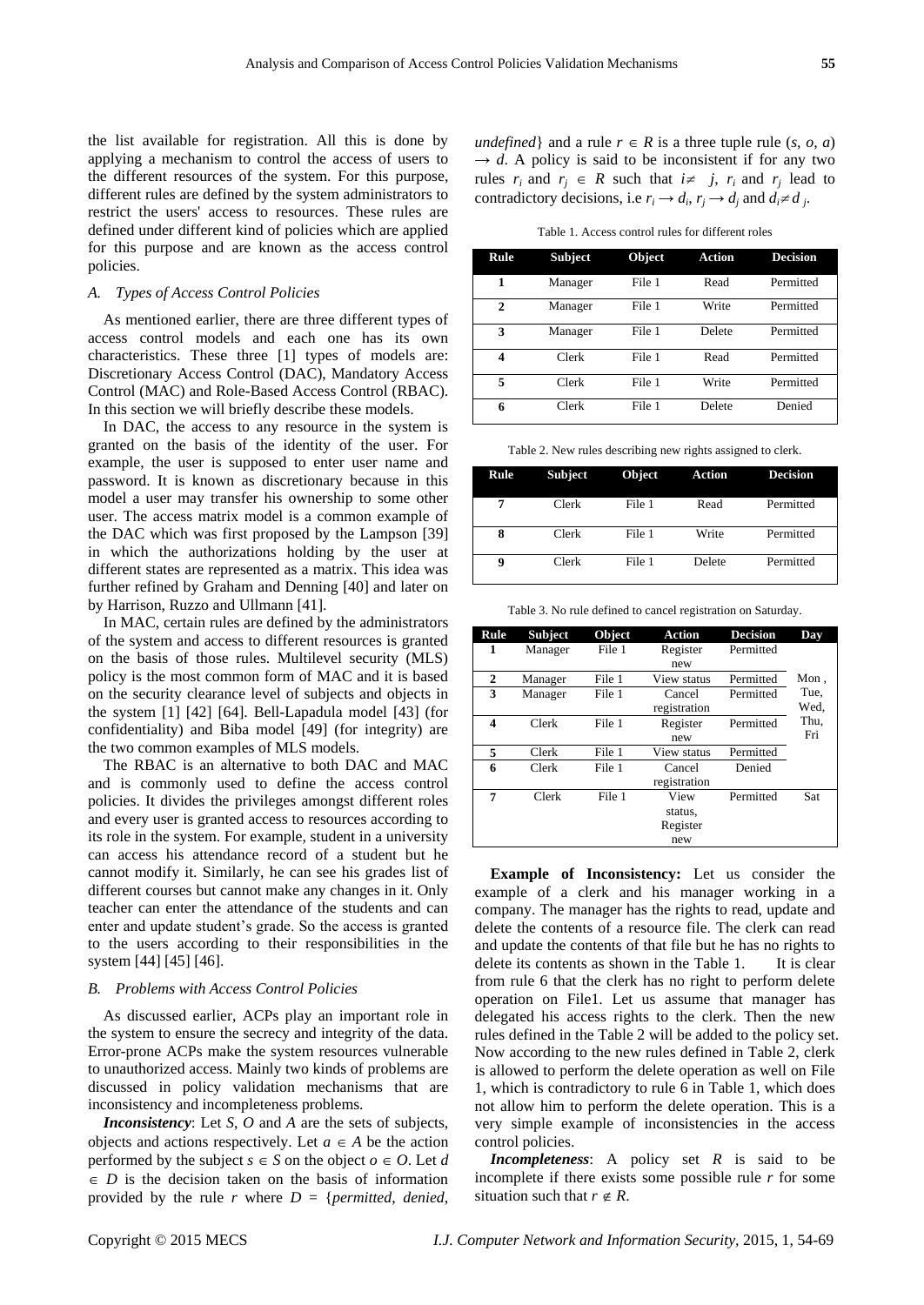**Example of Incompleteness:** Consider the seven rules defined in Table 3. There is a manager and a clerk in an office. Clerk has assigned the duty to register new customers and he can also check their status but he has no right to cancel the registration of any customer. Office is opened six days a week but manager comes to the office for five days. It is mentioned that the clerk can view

status of an existing customer and can also register new customers on Saturday. But it has not been defined in any rule that whether he is allowed to cancel registration of a customer on Saturday or not. These problems are known as incompleteness problems and may be harmful for the security of a system.



## III. CLASSIFICATION OF ACPS VALIDATION FRAMEWORKS

Different approaches have been adopted by the different authors to address the ACPs verification and validation issues. In this section, we have presented some of the methods and frameworks proposed for policy validation. As shown in Figure 1, we have classified the proposed methods into the following six categories.

- A. Mining Techniques
- B. Model Checking Techniques
- C. Formal Methods
- D. Matrix-based Approaches
- E. Mutation Testing Approaches
- F. Other Techniques

#### *A. Mining Techniques*

Data mining techniques are the techniques used to extract different data patterns from a large amount of data and to convert them into the required format to make them useful in different environments. In the context of access control policies validation mechanisms, these techniques have been used by different researchers and different tools have been developed using these techniques.

In [51], Mukkamala *et al.* have proposed a method to detect and resolve the misconfigurations in RBAC policies. They have used the terms of under-privileges and over-privileges to discuss the misconfigurations in the access control polices. Furthermore, top-down and bottom-up approaches have been discussed which are normally used to address these problems. The authors have used the bottom-up approach, also called rolemining problem. They have used a tiling approach proposed in [52] to discover roles by using privileges. In this approach two algorithms are applied which use a matrix to represent users and privileges in rows and columns respectively. The intersection of rows and columns is represented by 1 if a user has a corresponding privilege and by 0 if it is not. Rectangular areas in that matrix with contiguous 1s are the tiles and represents different roles. Two algorithms are applied to get the minimum number of tiles (roles). According to the authors, there are four possible cases which arise from this situation and different solutions have been provided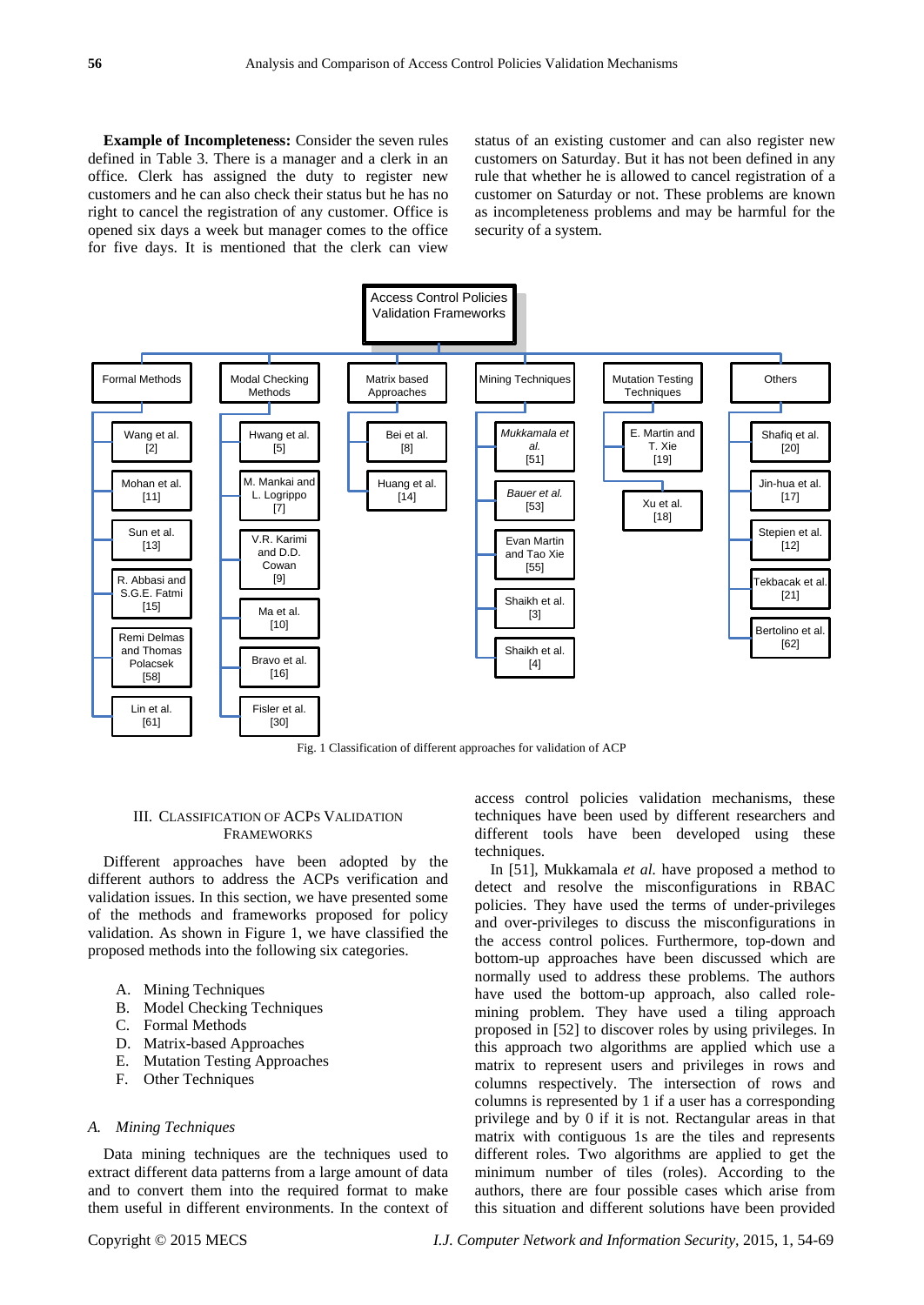by the authors for those four cases to avoid misconfigurations in policies. In that paper all the four possible cases to deal with under-privileges and overprivileges have been discussed and to test their results, forward-engineering and reverse-engineering approaches have been used. Authors claim that their proposed rolemining approach can effectively use to deal with misconfiguration in RBAC policies. However, their approach has a very limited scope and it only deals with simple policies without the involvement of conditions or contextual attributes.

Bauer *et al.* in [53] have proposed a method to handle the misconfigurations in access control policies. They have used the association rule mining approach and have provided the way to first detect and then to resolve those misconfigurations. Their approach mainly relies on the inference mechanism and uses if-then-else rules structure. In association rule mining technique, mainly attribute values which are normally set to true or false are used to identify the attributes which exists in multiple records. The attributes in this technique represent the resources and their values represent their existence or absence in a particular record. Subsets of these attributes are further used to construct the rules which describe that if first attribute (premises) of a record is present in a record, then the last attribute (conclusion) should also be present in that record.

Apriori algorithm [54] has been implemented by the authors to apply association rule mining approach. If a user accesses some resources of a record, the attribute values to those records are set to true. The concept of premises and conclusion describes that if a user can access the premises of a record but the conclusion is not present then this is a misconfiguration. Furthermore a feedback system has also been developed which counts the number of correct or incorrect predictions. For every correct prediction, 1 is added to the count and it is decremented in case of a wrong prediction. To evaluate the performance of the system, policies are divided into four categories: implemented policy, intended policy, exercised policy and unexercised policy and the performance of the system has been evaluated according to these four types. After the detection of misconfigurations, techniques to repair them have also been discussed in detail which states that any other authorized member may correct that, instead of only the administrators. This technique is useful in detecting and resolving the inconsistencies in access control policies but its scope is very limited. It only takes the policies into account having multiple attributes with only Boolean values. Although it is dynamic in the sense that any user can delegate his rights to any other user but it depends on the inference mechanism. Contextual attributes like time, date etc. also seem beyond the scope of this approach.

Evan Martin and Tao Xie in [55] also have presented data mining approach for the verification of access control policies. They have tried to find out the differences between the policy specifications and their functionalities. For instance, they have given an example of the access control policies defined to grant access to

the users in the university in such a manner that students should not be able to edit their grades. However, due to some specification problems students are allowed to edit the grades. Authors want to identify these problems using some requests which could expose those sorts of bugs in the policies. They have developed a tool which generates requests to be sent to the system. This tool supports two techniques: first one is to simply identify the XACML request documents and the other one constructs a request factory by inspection which then generates the requests on demand. Sun's XACML implementation [57] is used for the evaluation of the generated requests. Weka[56] is used to apply machine learning algorithms for data mining tasks. The solution proposed by the authors is applicable if all the attributes have limited values. For example, if a policy has three attributes like subject, object and action then the values of all these attributes should be finite. Furthermore, it generates possible combinations during request generation. Moreover, it is limited to the discrete values only and no contextual attributes are supposed to be included in the policies.

Shaikh *et al.* in [3] have discussed the inconsistency issue in detail and have proposed an efficient mechanism to detect inconsistency in ACPs. In presence of different data mining techniques like ID3 [27], C4.5 [28] and ASSISTANT 86 [29], the authors have selected C4.5 data classification technique for this purpose and have made some modifications to make it more progressive and effective for consistency detection. According to authors, the access control rules are collection of attributes. Attributes are classified as non-category which is decision making attribute like subject, role, action etc. and category attributes which defines the class of rule which it belongs e.g. allowed, denied. The authors have categorize the inconsistency into two types: a direct inconsistency which occurs when two or more rules present in the same policy set lead to contradictory conclusions and the indirect consistency where two or more rules belonging to different policy sets lead to contradictory conclusions. There are two main steps of the inconsistency detection strategy adopted by the authors. In first step they need to create a complete decision tree. After creation of the decision tree, an inconsistency detection algorithm is used to detect the inconsistencies. This algorithm first checks the terminal or leaf nodes of each branch. If any leaf node contains more than one category attributes, it means that inconsistency exists in rules represented by that branch. So all the attributes of that particular branch are fetched and by searching the attribute values in the policy set, all the rules in the policy set containing those attribute values are highlighted as inconsistent. If all the terminal nodes contain only one category attribute value, then the policy is considered to be consistent. The authors have provided different examples of both direct and indirect inconsistencies which show that the proposed solution can efficiently detect inconsistencies in both cases. While dealing with Boolean expressions, the proposed solution provides the solution for contextual attributes values as well.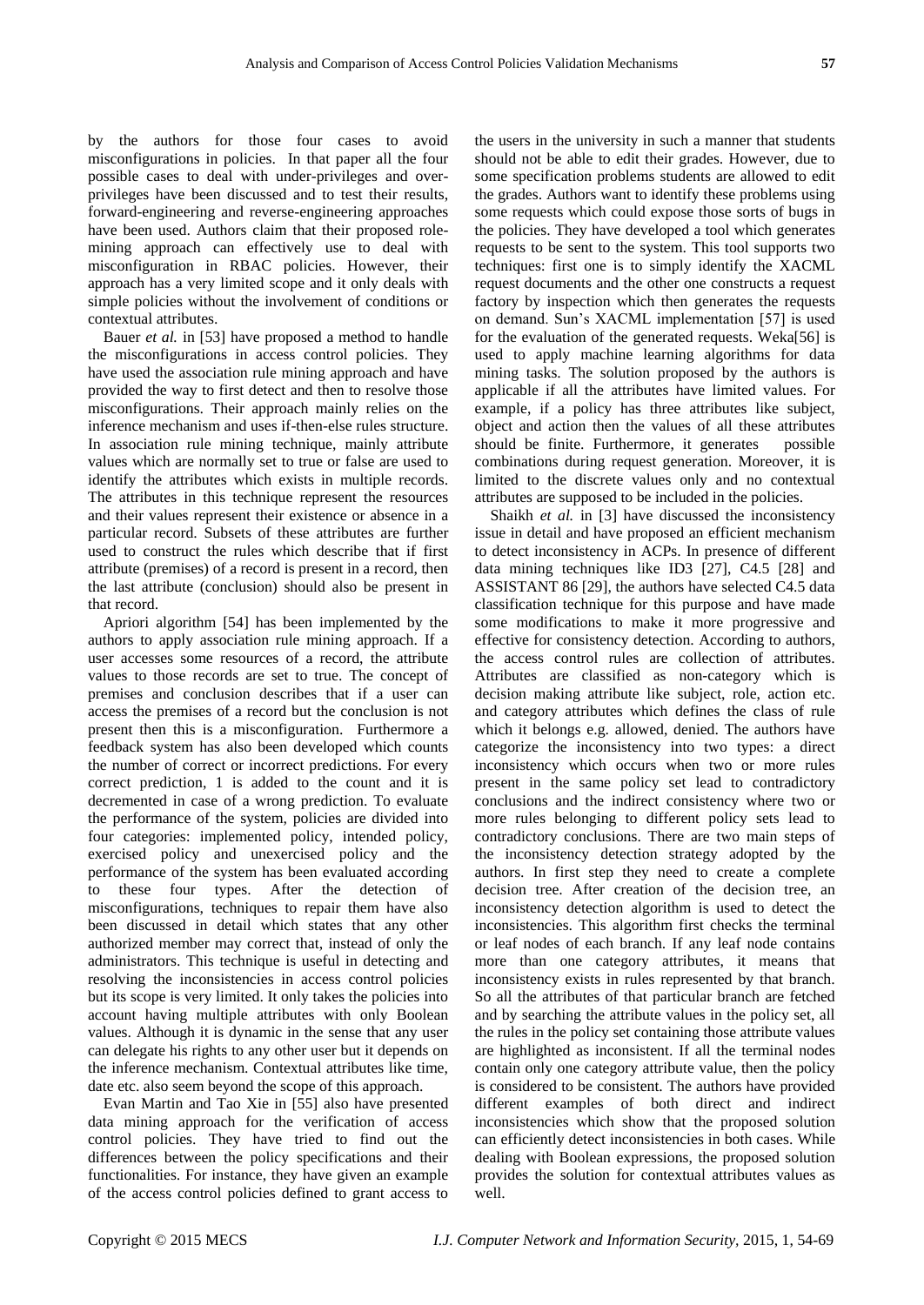Shaikh *et al.* in [4] have provided a mechanism to detect incompleteness in ACPs using data classification techniques. Data classification algorithms used by authors for incompleteness detection are Limited Search Induction Algorithm (LSIA) [32], C4.5 [28] and ASSISTANT'86 [29] with some modifications. The incompleteness detection mechanism proposed by the authors consists of five steps. Initially in the first step, rules in the ACPs are classified according to different resources. This separates the rules defined for different resources to avoid conflict in rules defined for different resources. Secondly, define non-category attributes for each resource. The values for different attributes which are present in the rules for different resources are fetched in the third step. In step four, different data classification algorithms are used to create decision trees for each resource. In step five, Incompleteness algorithm is applied on the decision tree. This algorithm checks the terminal nodes of the decision tree. If the terminal node does not contain any category attribute value it means there is incompleteness in the policy set. The modified version of C 4.5 algorithm has reduced ordered complexity as compared to the original algorithm. The proposed method is only limited to the detection of the incompleteness in ACPs. It also deals with the expressions involving Boolean variables and contextual attribute values. Furthermore, it also deals with continuous attribute values and dynamic data in policy rules.

### *B. Modal Checking*

In many approaches, the authors have used some modeling tools to validate the ACPs. These tools have their own validation criterion and use specific language like XACML [50] for policy specifications. In this section we will discuss all those mechanisms which use modal checking tools.

In [5], Hwang *et al.* have developed a tool named Access Control Policies Testing (ACPT) to address the problems of the policy authors. This tool helps the policy authors in policy modeling, implementation and verification. ACPT not only generates enforceable policies in XACML format using policy requirements but also performs the static and dynamic verification of these policies to reduce conflicts and faults in these policies. There are four main components of this tool, named as policy modeling, static verification, dynamic verification and policy implementation. Policy modeling is the first component of this system not only helps the policy authors to create policies based on Role-Based Access Control (RBAC), Attribute-Based Access Control (ABAC) and Multi-Level Security, but also helps them to add, delete and modify the existing policies and their attributes. It generates a policy in the form of XACML and maps the input policy to the corresponding XACML attributes and includes conditions in the form of Boolean functions. It also performs static and dynamic verification on these policies. SMV specification language is used to represent the policies and their properties as a corresponding finite state machine (FSM). A symbolic

model checker NuSMV [33] can check whether a policy is true or false. In this way it identifies the problems in the policies but does not provide any solution for them. It takes three attributes subject, action and object to perform combinatorial tests during dynamic testing which is a process to assure the correctness of a policy. This tool is very helpful in generating policies based upon the policy requirements but it also suffers from various limitations. It does not identify an inconsistency or incompleteness problems. Although it allows conditions (Boolean expressions) but its testing mechanism only verifies the simple policies which does not involve any contextual attributes like time, location.

M. Mankai and L. Logrippo in [7] have proposed a system to detect inconsistencies and conflicts in the access control policies. They have used a standard logic model checking tool Alloy [34] [35] [36] for this purpose where the Access Control Policies (ACPs) have been written in XACML. A logical model of XACML has been given in this paper which further has been translated into Alloy for inconsistency detection. Modeling structure includes the definition and mapping of attributes, values, subjects, resources, actions, requests, targets, effects, combining algorithms, policies and policy sets. In the proposed system the logical model is translated into the Alloy which is structural and declarative language. They have used the Alloy Analyzer [37] for the analysis and verification of Alloy model. The alloy structure uses the concept of signatures (a type in Alloy, same like a class in other languages) and relations (relates signatures and their instances). Functions are used for mapping of one signature to only one instance of the other signature. Every set in XACML is defined by a signature which is related by relations and functions. Signatures are declared to define the set of policies and the set of subject, object and action. These signatures contain different functions and facts to map different relations defined in the logical model. Predicates, which are used to return true or false are also defined for the target verification purpose. If a target matches a request, the response defined in logical model is returned. The proposed model has some limitations. It does not include any type of conditions and contextual variables. Further it deals with the static data and no dynamic change has been handled in this system. It has a high computational complexity and authors are not sure whether it will always complete in reasonable time or not.

V.R. Karimi and D. D. Cowan in [9] have specified ACPs related to Resource-Event-Agent (REA) business processes and the verification of these policies in conjunction with REA is the main purpose of this work. According to them, ACPs are not same for all the organizations and within the organization in different time slots. It is difficult to analyze all the policies because of their complexity. The REA model contains two groups of business process, exchange and conversion. Sales and loans are the examples of these two exchange processes.

The Alloy has been used for specification and verification of ACPs. Alloy Analyzer translates the rule into the Boolean formula and SAT solver produces the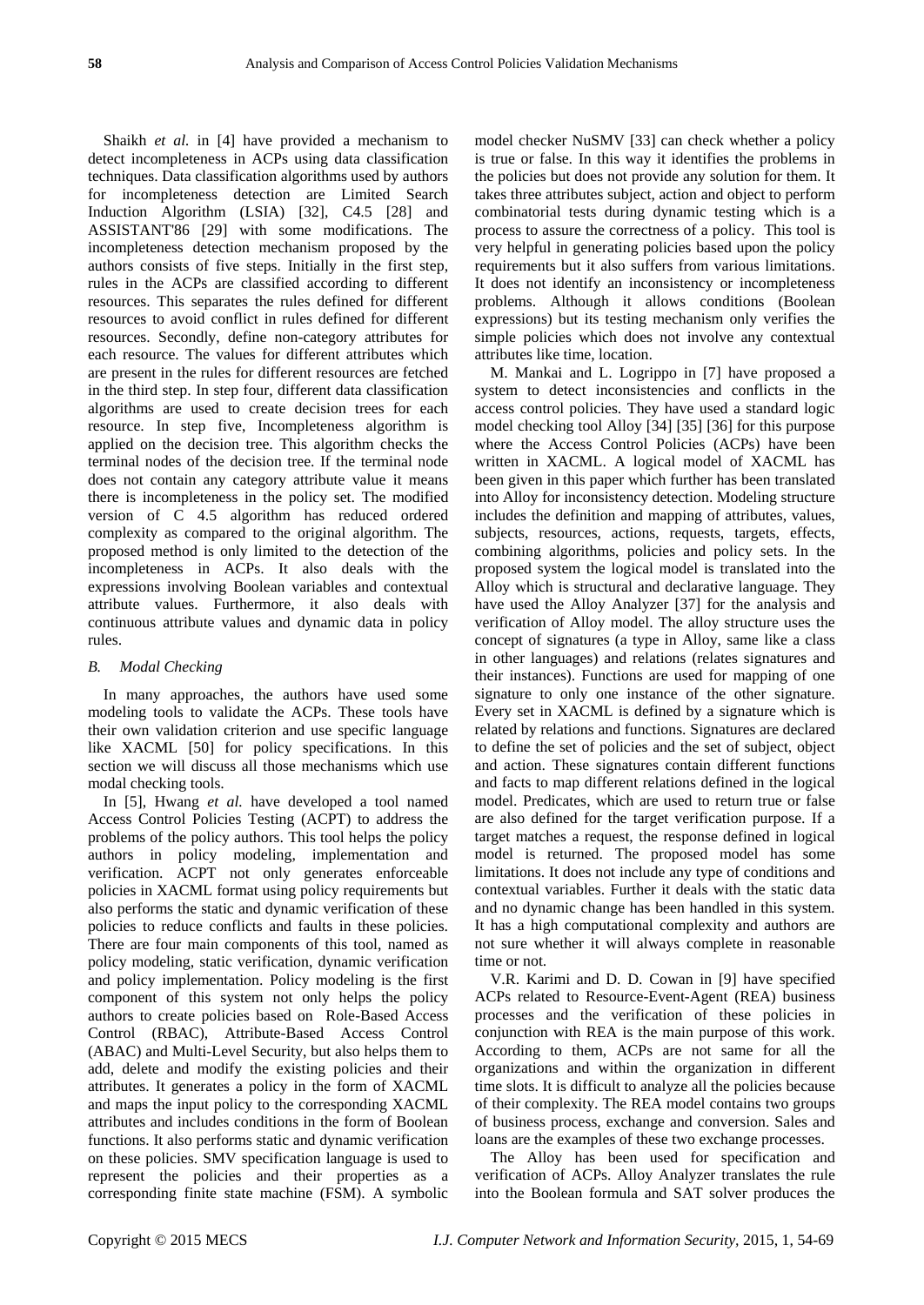solution for this formula. SAT solution is further translated into the Alloy language by Alloy Analyzer [37]. The authors have created the directed graphs using the Alloy's meta-model option. They have examined an example which includes the ACPs in addition to a REA business process. The proposed solution is suitable for the specific scenarios of same kind. Furthermore only one process has been used in this process. It seems to be a complex model because undesired results have been obtained by adding only one policy. It may work in small scope and with the increase in scope, the chances to find errors decrease. Although the proposed solution detects inconsistencies and provides their solution to some extant as well but it only deals with policies having discrete attribute values and static data.

Ma *et al.* in [10] have proposed a model checking based method for the validation and verification of security policies. For this purpose they have used linear temporal logic (LTL) to describe the properties and the model checker SPIN has been used for the verification and validation of security policies. In model checking, the properties are described using temporal logic formula and the system behavior is represented as the transfer structure. To represent the system behavior, the finitestate reachability graph is used which is described as Kripke structure. The LTL formula, used to describe the properties is converted to Buchi automaton. The system behavior is represented by infinite strings of state labels and the LTL property automaton accepts only those state labels which are models of the formula. The SPIN model checker has been used in this method which supports the design and validation of asynchronous systems. It accepts the design specifications written in PROMELA and LTL syntax is used for correctness claims. Validate sequences are also generated for the security verification and validation purposes and a framework for this purpose has been presented by them. Verification criteria have been set for the validity and reliability of the model checking to test the completeness and consistency problems. It has also been mentioned that in case the system does not match the property, a counter example is provided. The proposed system deal with both inconsistency and incompleteness detection but it does not provide any solution for these problems. Furthermore, it only deals with discrete and static data without involving any Boolean expression and contextual attribute values.

Bravo *et al.* in [16] have discussed a consistency detection and resolution method called ACCOn. According to them, they can use this method to detect inconsistencies in the XML write-access control policies defined using document type definition (DTD). Further, they have modified an existing algorithm to remove the inconsistencies form the policies. As a DTD can be represented as a directed acyclic graph called a DTD graph. They have used this graph to represent different security policies and have defined some rules to represent the security policies using these graphs. In ACCOn model, the authors, have considered the delete, replace and insert update operations. To perform all these actions they have defined some rules which allow the user to update the

tree as desired according to the access rights to perform an action. They have set different notations for different policies allowing an operation or disallowing it. If a policy defined over the DTD does not allow a forbidden update operation through a sequence of allowed operations then it is considered as consistent. To test a given policy for insert or delete inconsistencies, a marked graph of XML DTD has been built. To detect the inconsistencies in the replace operation another graph is used. To resolve the inconsistencies they have proposed an algorithm that takes the replace graph as an input for a graph and runs a modified version of the Floyd-Warshall algorithm named as Set Cover algorithm. This paper focuses on detecting inconsistencies of specific type which are related to the XML Write-Access security policies. It is static and is applicable for discrete data only. No contextual attributes have been considered in this case.

In [30], Fisler *et al.* have used multi terminal binary decision diagrams for the verification and validation of access control policies. They have presented a software Margrave, which can be used for the validation of the access control policies. A verifier has been used in Margrave to analyze the policies. This component takes access control policies written in XACML as input and generates different types of decision diagrams, which are further used in the verification process. Margrave basically is divided into two components. It has a verifier, as discussed above and the other component is used for the change-impact analysis. It compares two policies changed due to some reasons and provides a summary also provides the facility to verify the changed properties of compared policies.

Margrave supports the XACML rule-combining algorithms which include: first-applicable, permitoverride and deny-override. These are used to combine rules from different policies. According to the authors, Margrave can also use EPAL [47], which is another access-control language by IBM. It uses multi-terminal binary decision diagrams (MTBDD) to represent the access control policies and the outcomes of these policies (permit, deny, not-applicable) are represented by the terminal nodes. CUDD [48] has been used to implement MTBDDs. To test the performance of this tool, the authors have evaluated the access control policies of a research paper submission website. They translated its policies in XACML and verified using Margrave. Both of its phases; policy querying and verification, and changeimpact analysis were completed in very short time and it was scalable with respect to the memory usage as well. It also pointed out the lapse in security policies. But it has some limitations as well. It is useful to detect the inconsistencies in discrete and static data. It is not helpful in case of dynamic data neither it supports the contextual attributes. It also deals with the inconsistency problem only and the incompleteness problem has not been addressed in it.

#### *C. Formal Methods*

Methods for the validation of access control policies involving mathematical concepts and techniques are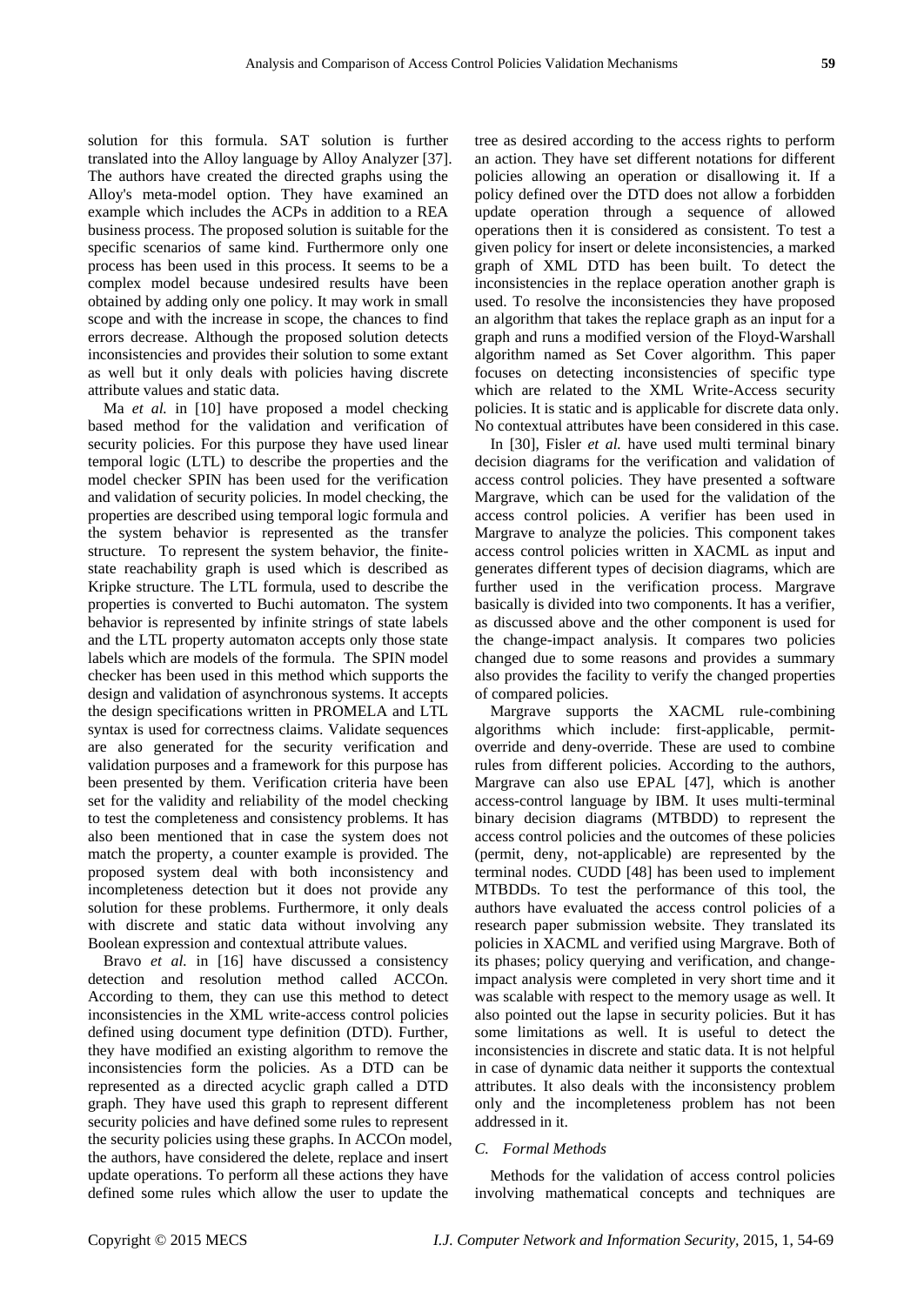considered as formal methods. Some techniques include algorithms, based upon different types of mathematical concepts are usually considered as the formal methods for access control policy validation mechanisms. Many researchers have used different mathematical concepts in their proposed access control policy validation mechanism. Some of those techniques are discussed below.

Lin *et al.* [60] have proposed a comprehensive tool for the analysis of access control policies, called EXAM. This tool is used to detect inconsistencies and redundancies. Also, it handles continues values. Similar to Shaikh *et al.* [3],[4] and Fisler el al. [30], authors have used a variant of Multi-terminal Binary Decision Diagrams (MTBDD). The proposed tool cannot be used to detect incompleteness in access control policy sets.

Cau *et al.* [61] have proposed a framework for policy specification, verification and enforcement. In that framework, they specified the policies in fusion logic that allows users to verify various properties of access control policies such as accessibility, dynamic separation of duty, dynamic and static conflicts. The decision procedure for fusion logic is developed with the help of Binary Decision Diagrams (BDD). The proposed tool cannot be used to detect incompleteness in access control policy sets.

In [2] Wang *et al.* have discussed the conflicts in ACPs which according to them occur when a set of policies is satisfied simultaneously and the system cannot take decision. The components of the information system described here are subjects, groups, objects, types, roles and actions. Every subject is related to a group, an object is related to a type. A group has some privileges and a subject belonging to this group can perform an action on an object or type of object using these privileges and the roles assigned to it. This model supports the triple tuple policy specification i.e. (subject, action, and object). Authors have categorized the conflicts into three types: modality conflicts, redundancy conflicts and potential conflicts. According to the authors, modality conflicts are the inconsistencies which may arise when two or more policies with opposite modalities refer to the same authentication subjects, authentication actions and authentication objects. Redundancy conflicts occur when we try to resolve modality conflicts and assign priorities to other policies in the set. In contrast to these two conflicts, potential conflicts occur when two policies have overlapping conditions. In this case two policies have no modality and redundancy conflicts, but when simultaneous satisfaction of their associated conditions cause modality or redundancy conflict. To resolve the modality conflicts, the conflicting policies are assigned priorities so that the policy with the higher priority takes precedence. Global assignment of priorities to prioritized ACPs can also resolve the modality conflicts effectively. On the other hand, principle of specific take precedence is used to resolve redundancy conflicts. If a policy is a redundant policy, it is assigned a higher priority. For any two policies Pi and Pj, Pi should be assigned higher priority according to principle of specific take precedence. According to this work, priorities will be swapped between Pi and Pj and then check ACPj, which points out any kind of redundancy and hence this way the redundancy conflicts can be removed. Potential conflicts are the conflict between the conditions of two policies, so system security officers (SSO) add permissions or prohibition to the associated conditions. Now according to the proposed method, if there is no potential conflict in PACPs, then the PACPs cannot derive any actual conflict. The author hopes that resolving these three types of conflicts by using the proposed solution ensures the errorprone implementation of ACPs.

Mohan *et al.* in [11] have discussed taxonomy-based ACPs for biomedical databases. In this paper the authors have discussed about the detection of inconsistencies in ACPs and information inference vulnerability detection and also have provided their solution. They have proposed dynamic conflict detection and resolution strategies for hierarchical data. In their work, an algorithm has been proposed to detect the inconsistencies in the taxonomy based data and another algorithm has been proposed to detect and resolve the inference attacks. According to a tree structure, the authors have divided the nodes in that tree into class-subclass hierarchies. According to them e.g., suppose flu is a disease and all the types of "flu" are the subclasses of the class flu and are represented as the child nodes in that tree. So the policy applied to a class or parent node will be applicable to the subclass or child nodes as well. In taxonomy based authorization policies, the authors have addressed the conflicts among the different hierarchical levels in the resource tree and the detection of inconsistencies in authorization policies for inference related nodes. Their approach does not resolve these inconsistencies but provides a mechanism to detect them. Two algorithms have been designed to detect inconsistencies and inference conflicts. Both these algorithms have been implemented using Java language and XACML has been used for policies. Furthermore, real data obtained from the NIH sponsored i2b2 project [22] has been used for evaluation. The performance of the system has been measured by measuring the time spent to run the algorithms for different sizes of the trees used as the input trees. It has observed that the total conflict handling time for a node is directly proportional to the number of nodes in the sub-tree. The scope of this research is limited to the taxonomy based authorization policies only. It deals with the discrete data and the contextual attributes (e.g time) have not been considered in the proposed solution. It only detects inconsistencies but do not resolve them. The incompleteness problem is also not addressed.

Sun *et al.* in [13], think that access control is an important topic but the importance of privacy yet has not recognized in the traditional access models. In this paper they have tried to bridge the gap between the private information protecting technology and access control models. In this paper they have discussed the Usage Access Control (UAC) model which consists of eight components: subjects, subject attributes, objects, object attributes, rights, authorizations, obligations and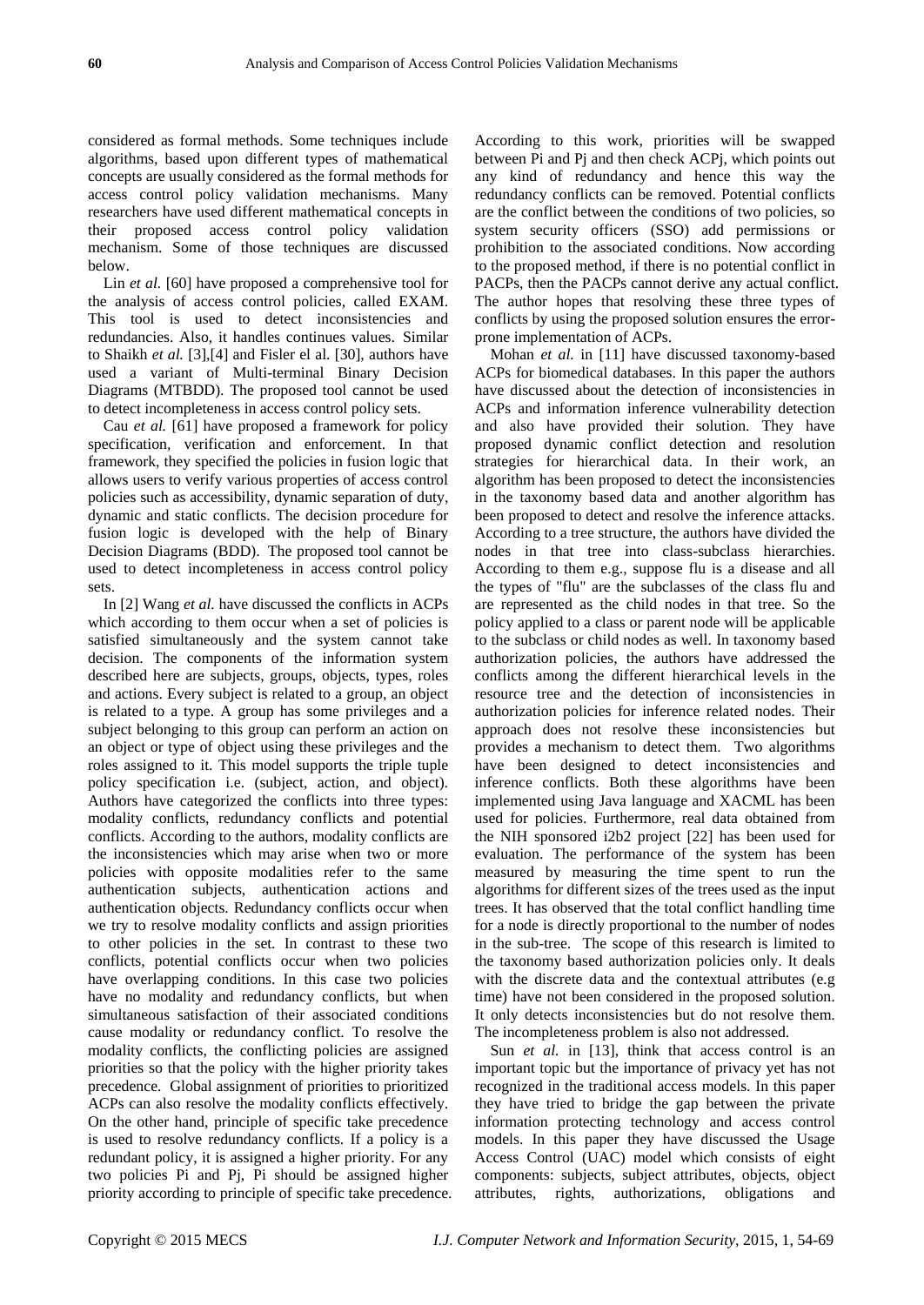conditions. As compared to UAC they have designed an extended PAC model to protect the important information from unauthorized use. PAC is a purpose based access control technology for the challenges of privacy violations which is an important issue nowadays. This paper focuses exclusively on how to specify and enforce policies for authorizing purpose-based access management using a rule-based language. For this purpose a framework has been proposed. This framework deals with purpose and data management purposes have been organized in a hierarchy and each data element is associated with a set of purposes. For purpose based access control policy the authors have divided the purpose (a reason for data collection and data access) into two categories: Intended purpose which is related to data and regulate data accesses and Access purpose which is related to access the data. Intended purpose has further been divided into the Allowed Intended Purpose (AIP) and Prohibited Intended Purpose (PIP). In the proposed framework a policy (rule) is a tuple of the form (Subject, Action, Resources, Purpose, Condition, Obligation) where purposes are applied to achieve fine-grained policies. Purposes have been represented in a hierarchical structure and it is possible that conflicts may occur in the purposes of two different policies. To detect the conflicting purposes and conflicting policies, two algorithms also have been presented where first algorithm detects the conflicts in purposes of different policies and based on the first algorithm, the second algorithm detects the conflicts in the access control policies.

R. Abbasi and S. G. E. Fatmi in [15] have discussed different approaches followed by different authors in the field of information security by implementing different access control policies to restrict the users from unauthorized access of resources. In this paper, they have proposed a solution to detect the inconsistencies, incompleteness and preservation of safety and aliveness problems in the access control policies by using the reasoning method which is used in software engineering. They have defined a security policy by using formal specifications and has validated this policy by using the executable specification method. The concept of executable security policy (ESP) has been introduced by the authors for the validation of security policies. It uses a specification language and this proposed model uses PROMELA as a source of inspiration. The proposed validation process consists of three steps which are: (1) consistency proof, (2) completeness proof and (3) the SP properties preservation. The authors have described some concepts regarding the consistency security policies and have provided an algorithm which uses those concepts and tests the security policies for inconsistencies. To test the SP for the completeness, the reachability analysis of the state model has been used and two reachability graphs have been used for this purpose. Furthermore, lifeness property and safety property have been discussed in detail. The concepts of exhaustive set, uniformity hypothesis and regularity hypothesis have been introduced to derive a finite SP reachability graph. This paper deals with the security policies related to the

firewall only. It has used the reachability graph for this purpose and security model is inspired by PROMELA. This model can be used for the detection of inconsistency, incompleteness and SP preservation verification.

Rémi Delmas and Thomas Polacsek [58] have proposed a logical modelling framework to find the inconsistencies and incompleteness in the access control policies. Providing a mechanism for the detection of these two properties, they have introduced two new properties, applicability and minimality and their proposed technique is capable to detect these two properties as well. In the proposed framework, authors have used the MSFOL (many-sorted first order logic) [59] logical framework for this purpose. They have derived another logical framework from the MSFOL named PEPS (Peps for Exchange Policy Specification). So according to them, the PEPS signature is basically a MSFOL signature and is capable to satisfy some extra requirements. By using the concepts of signatures, formula and predicates, they have defined some rules for the logical framework. The PEPS is the extension of the MSFOL which works for limited or finite data so their rules are also applicable to the finite data. They also mentioned that the MSFOL formula should be converted to a pseudo-Boolean logic formula to analyze it. Furthermore any compatible solver could be used for this purpose. The PEPS implementation in the proposed tool is a three steps procedure where grounding operation gives the grounded formula in the first step which is converted to a bit-vector expression using the bit-vector encoding in the second step of this process. In the last step of this procedure, the bit-vector expressions are converted into clauses which are in pseudo-Boolean form and give us the pseudo-Boolean formula. Using the formulas defined in the proposed logical framework, authors have provided a mechanism to detect the inconsistency, incompleteness, applicability and minimality. It provides the reliable solution because it is based on the logical solvers which themselves are stable. But it is limited to the discrete and limited data without the involvement of contextual attributes in the expressions.

### *D. Matrix-based Approach*

In mathematics, the matrices are usually used for the representation of linear functions and are also used to find the solution for a set of linear equations. In computer science, matrices are commonly used in computer graphics, where they are used to project an image in ndimensional image in some other m-dimensional coordinate system. In the context of access control policy validation, some researchers have used these matrices in collaboration with other tools to find out the problems with access control policies. Some of those methods will be discussed in this section.

Bei *et al.* in [8] have discussed about the existence of many conflict detection algorithms to detect conflicts in ACPs. But according to them, these algorithms are application and policy specification dependent. So these algorithms cannot be reused neither extended to meet some extra requirements. Authors, in this paper have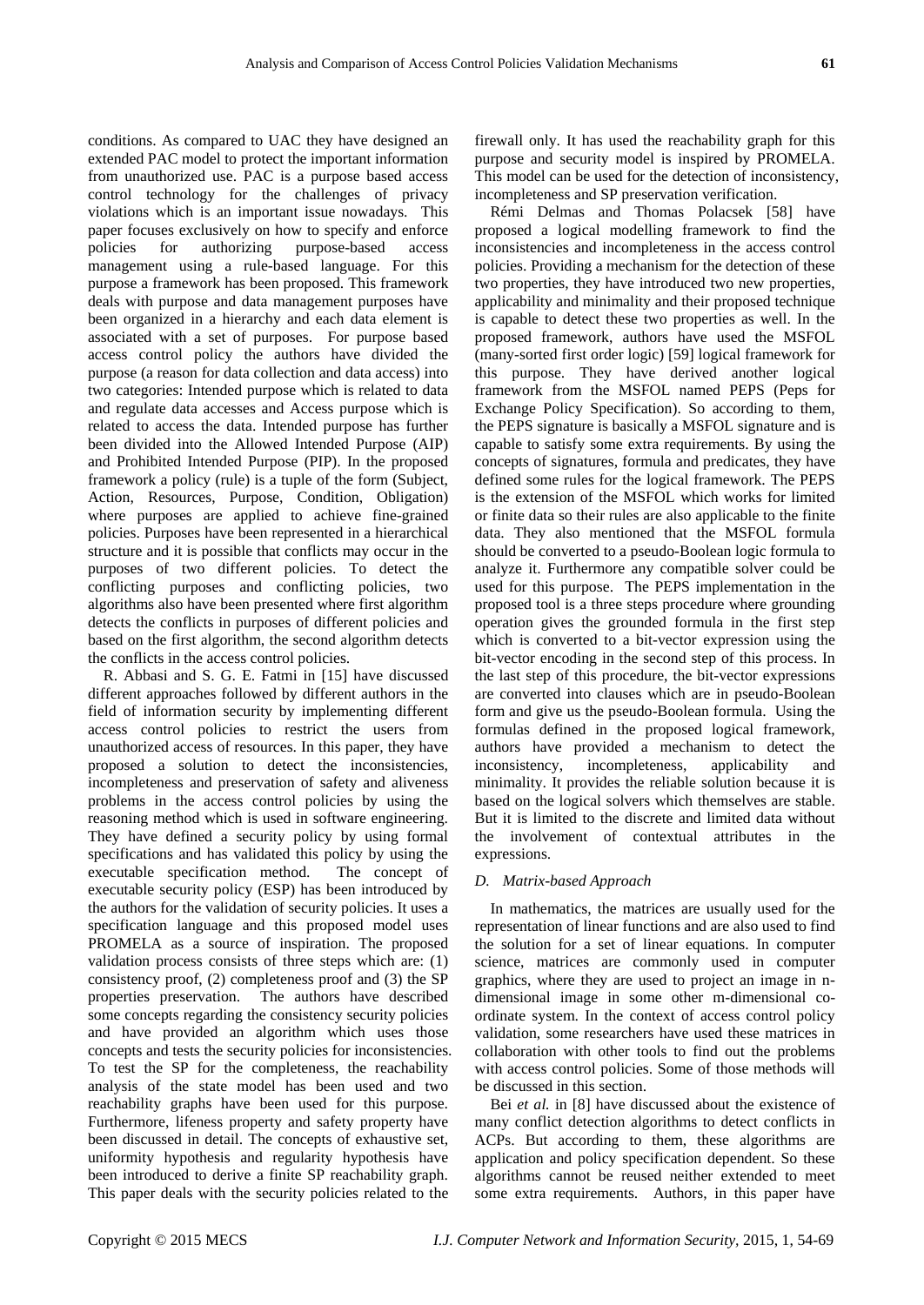proposed a solution for this problem and have developed a matrix based algorithm which is independent of application domain. They consider that all kinds of policies like package filter policies, authorization policies and obligation policies belong to ACPs. Authors have defined the ACP and its different components. The components of a policy rule are modality, event, condition, action, subject and target. These components are called policy field. According to them, to detect a conflict in policies, it is important to define the relativity of their rules. Authors have defined different types of relationships between each policy field. Depending upon these policy fields, six policy field matrices have been created to denote the modality, subject, event, condition, target and action fields of any two rules. Existence of relationship between two rules is denoted by "1" and "0" is used when there is no relation between two fields of different rules. For the purpose of policy rule modelling, another matrix named policy rule matrix is created which is further used to create a policy conflict matrix. Based upon the matrices created before (relation matrix and conflict matrix) an extensible algorithm (MGCD) has been defined to detect the conflicts. This algorithm has been divided into two phases and it does not describe the policy conflict in the algorithm. Conflict is described in the conflict matrix. Authors have used the matrix approach to detect the policy conflicts. They claim that their algorithm is extendable and can be applied for different applications but its time complexity is very high when it has to detect conflicts from large number of rules.

Huang *et al.* in [14] have addressed RBAC model and have proposed a mechanism to detect conflicts or inconsistencies in access control policies. According to them, it is more complicated task to detect the inconsistencies in this model because of advance constraints supported by this model. This paper discusses all the elements of the RBAC policy model which includes role hierarchies, separation of duty constraint and cardinality constraints. The authors have presented an inconsistency detection algorithm which includes the above mentioned elements of the RBAC policy model and based on another algorithm (Tarjan's SCC algorithm [38]) mentioned in the paper. According to the authors, RBAC policy is a 7 tuple rule which includes (*U*, *R*, *P, RH*, *RP*, *UR*, *C*) which represents user, role, permission, role hierarchy, role permission, user role and constraints respectively. In this paper they have discussed static constraints only and discussion of dynamic constraints is beyond the scope of this paper. Mainly they have focused on separation of duty (SOD) technique and have discussed three types of SOD in RBAC, which are permission separation SOD-P, role separation SOD-R and user separation SOD-U. Furthermore two types of cardinality constraints also have been discussed which include cardinality constraint on permissions (CC-P) and on the role (CC-R). All these are the important part of the author's inconsistency detection algorithm. The authors have presented a seven-step mechanism which is followed while developing an access control system using the RBAC model. RBAC Policy is the core component of this model. They have presented the concept of Boolean matrices which further have been used in their proposed algorithm. They also have discussed six types of inconsistency problems which are: inconsistency between RH, inconsistency between RH and SOD-R, inconsistency between RP and SOD-P, inconsistency between UR and SOD-R, inconsistency between UR and CD-R and inconsistency between RP and CD-P. Their algorithm is based upon the Tarjan's algorithm which uses the concept of strong connected components (SCC) in role graph (RG) and based on the DFS algorithm. Time complexity of the algorithm is  $O(l m^2)$  where  $l = |U|$  and  $m = |R|$ .

## *E. Mutation Testing Approach*

Mutation testing is a testing approach and is used for the software testing. In this technique the code of the existing program is modified in some ways to produce different output of the original program. The modified versions of the original programs are called mutants and their output is compared with the output of the original program. If the two outputs are different, then the mutant is said to be killed and the original output is tested against the other mutant. Higher mutant killing percentage represents the high reliability of the original program. In access control policy validation case, some researchers have used this technique for the validation purpose. In this section, we will discuss those methods.

E. Martin and T. Xie in [19] have presented a framework to detect the faults in the ACPs which includes a fault model for automated mutation testing of access control policies and it also includes the mutation operators used for this fault model, evaluates the coverage criteria for test generation and selection and also describes the relationship between the structural coverage and effectiveness of fault-detection. Furthermore a tool Margrave [30] has been used for the verification of access control policies which also performs the change-impact analysis on two versions of a policy to reveal the semantic differences between them. The authors have applied the software testing techniques to detect the defects in the access control policies. In software testing test inputs are passed to the software program to generate test outputs and which are compared with the original outputs. Similarly test requests are passed to the policy decision point and the returned responses are compared with the expected responses for verification. In this work they have used previously defined policy coverage criteria and also a policy coverage measurement tool to know the quality of tests performed on the policies. Five elements of the XACML policies have been considered for mutant generation, which are: Policy Set, Policy, Rule, Target and Condition. Different combining algorithms to combine different decisions into one decision have been used, e.g. firstapplicable, deny-overrides, permit-overrides and onlyone-applicable. Policy coverage, rule coverage and condition coverage are the three types of policy structural coverage used for coverage measurement. Previously developed tool has been used for the random test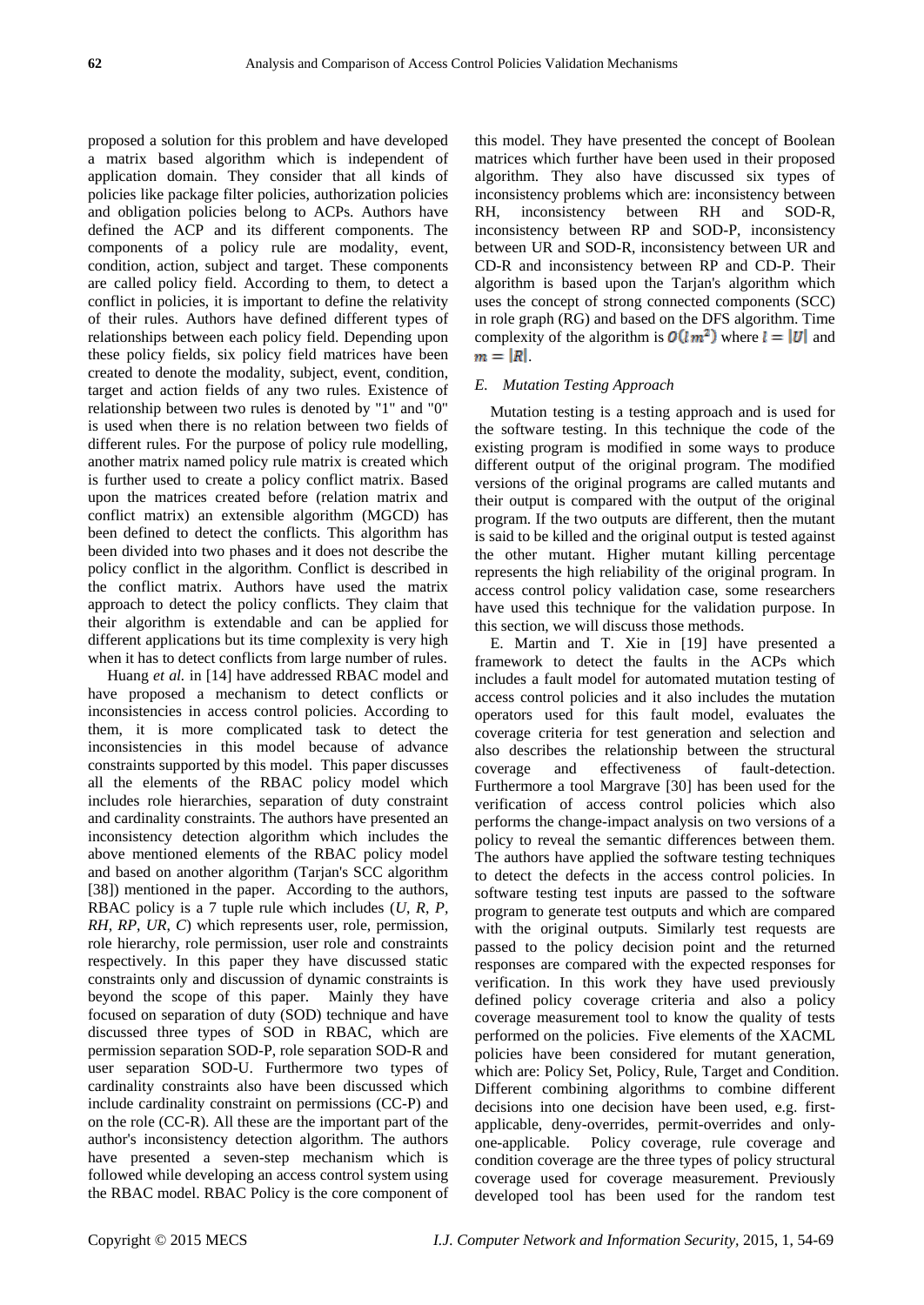generation and different tools like Cirg which uses Margrave have been used for random test generation. To select the reasonable number of tests generated by the test generators, the idea of the minimal representative set has been used. Different mutation operators defined in this framework have also been discussed in details which are used to generate mutant policies for a given policy. Techniques to detect the equal mutants have also been discussed. An experiment has been conducted on different policies by using three types of request sets: Cirg based change-impact analysis, randomly generated and subset of randomly generated. The Cirg was supposed to be a good one by killing 59% of mutants. This framework discusses the general faults present in the policies defined using XACML and it does not focus on inconsistency and incompleteness issues in depth.

E. Martin [6] has discussed the mechanism for effective testing of ACPs. Testing procedure has been divided into three phases where the first phase is named as fault model and mutation testing, second phase deals with the criteria for structural coverage and third phase is the test generation. Fault models have been used to improve different testing techniques for ACPs and their effectiveness against different faults. Faults have been divided into two categories: i) Semantic faults which are considered as logical faults in ACPs. These faults may present in condition functions, policy generation algorithms and policy evaluation order and may not be detected during static analysis, ii) Syntactic faults which lead to syntactically incorrect policies and can easily be detected. Author aims to develop a policy editing tool to detect and log the faults. It will help to improve policy language design and tools and will reduce fault occurrences. Structural coverage is further divided into basic coverage criteria and improved coverage criteria. For basic coverage criteria, it is ensured that maximum number of rules, policies, conditions etc. should be tested to test different kind of faults. For this purpose, at least one request should be generated that includes a large number of rules. Policy, rules for a policy and conditions for a rule are three main entities to be considered for testing. In case of improved coverage criteria, policy and rule combination and their ordering is also considered for testing. To test the effectiveness of these coverage criteria, a prototype has been implemented by the author. This prototype shows the less number of requests and relatively low loss in fault detection capability in case of basic coverage criteria and even lower loss in fault detection capability is expected in improved coverage criteria. Three different techniques have been used in test generation phase. These techniques are i) random test generation, ii) test generation based on solving single-rule constraints, and iii) test generation based on solving multiple-rule constraints. In case of random test generation requests in a policy under consideration are randomly generated from the set of requests in that policy. To generate tests based on basic coverage criteria, a rule in a policy and all constrains are tested in ii. In the third technique specific tests are generated to satisfy the improved coverage criteria. This paper deals with the

criteria to test ACPs for fault prevention. It does not provide a solution to remove faults found during this process. It discusses the general faults in the ACPs whether static or logical but gives no idea about inconsistency and incompleteness problems.

Xu *et al.* in [18] have proposed a model based approach to test the access control policies for incompleteness problem. It supports the automated testing and test sets are generated by integrating the access control rules and conditions associated with the activities. A test automation framework has been used for the test code in various languages like Java, C, C++, C# and HTML/Selenium IDE, but in that paper two java based systems have been used as the test cases. The authors in this work have followed the software testing approach where test cases are generated for the testing of software to find errors. Similarly, in this model test cases are generated for individual access control rules to detect the incompleteness in those rules. It uses the models of the software under test (SUT) to generate test cases. The proposed model generates executable access control tests from the specifications of the model-implementation description (MID). MID specification consists of modelimplementation mapping description. The proposed model has been implemented using MISTA (formerly known as ISTA) framework [25] [26] which automatically generated the test code in many languages mentioned above. It is represented by a Predicate/Transition (PrT) net. It is constructed from the access control rules and functional requirements of the SUT. In addition to this, mutation analysis of access control implementation has been applied to test the fault detection capability of the proposed model. Mutants are created by using the MutaX tool by using faulty rules and as a result of test execution; they are killed if a failure is reported by the system. The access control rule defined and used for this model is a five tuple which consists of role/subject, object, action/activity, context which represents the Boolean expression and a set of authorization types. Three types of authorization types have been used which include: Permission, Prohibition and Undefined. To analyze and debug the specifications of the test models constructed using PrT nets [23] [24] [25], three approaches are used: verification of transition reachability, verification of state reachability and model simulation. In the proposed model test cases are generated from the test models. MISTA supports automated test generation for different coverage criteria like reachability tree coverage, state coverage and transition coverage. It also provides partial ordering and pair-wise combination technique to reduce the number of tests generated. According to the authors, the proposed model can efficiently detect and resolve the incompleteness problem in access control policies but it does not address the inconsistency or redundancy problems. Due to the large number of test cases, it is not feasible to use this model for large programs but it can be used by dividing the large system into smaller components or modules.

#### *F. Other Techniques*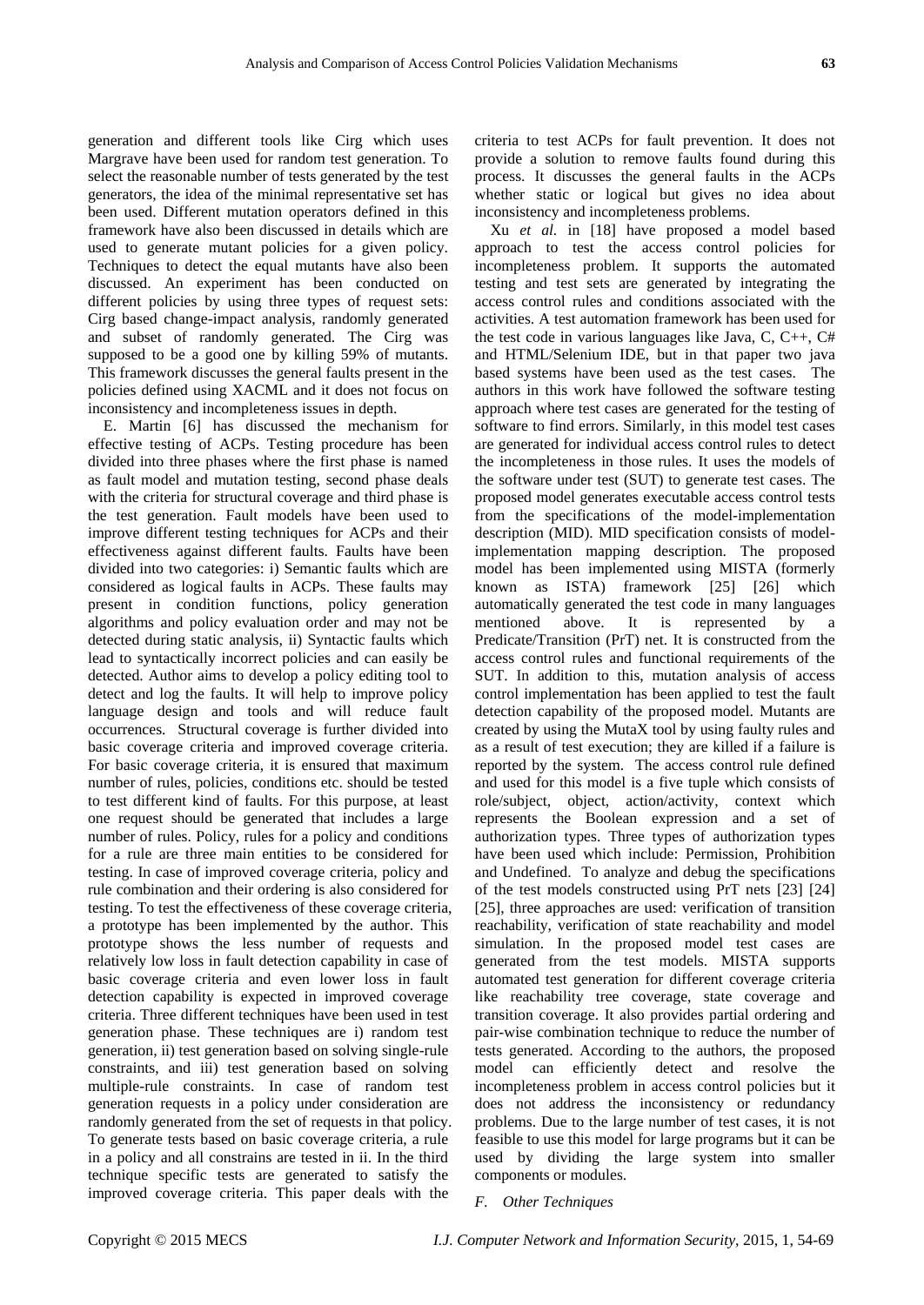Bertolino *et al.* [62] have proposed an Access Control Testing toolchain (ACT) that can be used for designing and testing access control policies. In this tool, users can specify a graphical access control model. The tool will automatically translate this model into XACML policy. Furthermore, the ACT tool can detect inconsistencies between the model and derived policies.

Shafiq *et al.* in [20] have addressed the event-driven access control policies and have proposed a framework to detect and resolve the inconsistencies in those policies. An integer programming approached has been used by them for the detection and resolution of inconsistencies. Two types of hierarchies have been used in the RBAC model which are: inheritance hierarchy and activation hierarchy. A separation of duty (SoD) constraints is also the main part of the RBAC model and Role-specific SoD and User-specific SoD are the basic constraints used for this purpose. SoD constraints identified in this paper also have been composed from these constraints. Furthermore two types of dependency constraints have been defined to show the relations between nodes in the type graph used by the authors: strong dependency and weak dependency. Users, roles and permissions have been represented as nodes in the graph and the edges represent the association and constraints between different nodes. Integer programming (IP) technique has been used to detect and resolve inconsistencies. For this purpose IP constraint transformation rules have been defined. For users, these rules have been divided into four main categories: Hierarchy and assignment, role enabling, SoD, Dependency triggers. The idea of proxy users has also been used and active proxy and passive proxy are the two terms used for the proxy users. After all an algorithm has been developed that takes an event-driven policy graph as the input and returns the consistent and fault-free graph.

Jin-hua *et al.* in [17] have presented a policy-based firewall management framework to manage different kind of firewalls. In this framework it also provides a mechanism to detect inconsistencies in the rules defined by the administrators. The approach used in this paper is based on the IETF policy framework and it can manage hybrid firewalls and application layer firewalls. The architecture of this framework consists of the four main components which are: Policy Repository (PR), Policy Management Tool (PMT), Policy Decision Point (PDP) and Policy Enforcement Point (PEP). It also includes Policy Analyze tool and a Monitor and Post-test Analyze tool. It also includes an Enforcement Validation Engine. From these components the Policy Analyze tool analyzes policies for inconsistency problems and provides a mechanism to detect the inconsistencies in the policies defined by the administrators. Each rule in this framework consists of six attributes which include: protocol, IP addresses and port of both sender and receiver and the action upon the acceptance or rejection of packets from the firewall. Inconsistency problems have been classified as the shadowing problem, correlation problem, generalization problem and redundancy problem based on the relations between different rules. A GUI based tool has been developed using Java which

implements different inter and intra firewall inconsistency detection algorithms.

Stepien *et al.* in [12] have discussed different strategies which are helpful to avoid the risks of inconsistencies. This is a general discussion and does not provide any algorithm or specific technique to eliminate the inconsistencies from the access control policies. It shows that how can we use the modern languages, tools and techniques while writing these policies to avoid inconsistencies. It also discusses about the auditing techniques to detect inconsistencies at compile time and run time. The ways to improve the efficiency of the systems when a large number of rules are used to ensure restricted access to resources have also been discussed. First of all, current methods for conflict detection in rule based policies, especially in the context of XACML have been reviewed. Then the need for a user friendly nontechnical notation and interface to define and verify the policies has been discussed. According to the authors, such a notation makes it possible to easily use complex expressions in the condition part of the rules and without such complex conditions the equivalent 'simple' rule sets get large and difficult to build and explain. These complex conditions in XACML lead to more compact rule sets which can be built and understood by policymakers themselves without relying on specialized IT personnel. At the end they have demonstrated how the use of complex conditions leads to a very efficient implementation which encodes the rules in Prolog and combined with the backtracking mechanisms of Prolog. This results in a very efficient method of checking the rule sets for inconsistencies. Authors have emphasized in this work that the use of complex conditions in rules leads to compact rule sets and instead of writing many simple rules to satisfy one condition, rules can be derived with the complex expressions to replace those multiple simple rules. This can be achieved by using the new ACP languages like XACML and use of GUIs is also helpful to achieve this goal. There are some steps needed to be taken to reduce the risks of inconsistencies. Use of nontechnical notations and related tools like GUI is one of those steps. Then instead of using simple rules containing only one condition, rules with complex conditions may be used which in result combines several rules in on single rule. Now static modal conflict detection strategies can be used which can detect the inconsistencies on both compile time and run time. Modal conflict detection techniques will also be helpful at this stage to detect the inconsistencies by auditing. For auditing different queries will be written to get the policies and by examining those resulting policies, inconsistencies can easily be detected. Also, the scalability and performance issues can also be solved using complex conditions and compact rule sets.

In [21], Tekbacak *et al.* have proposed a framework to ensure the security of the multi agent systems (MAS) using the XACML based access control policies. In this framework the semantic structure of MAS has been used with the XACML characteristics. XACML and OWL have been used in the data layer and have modified to description logic (DL) concepts. Furthermore the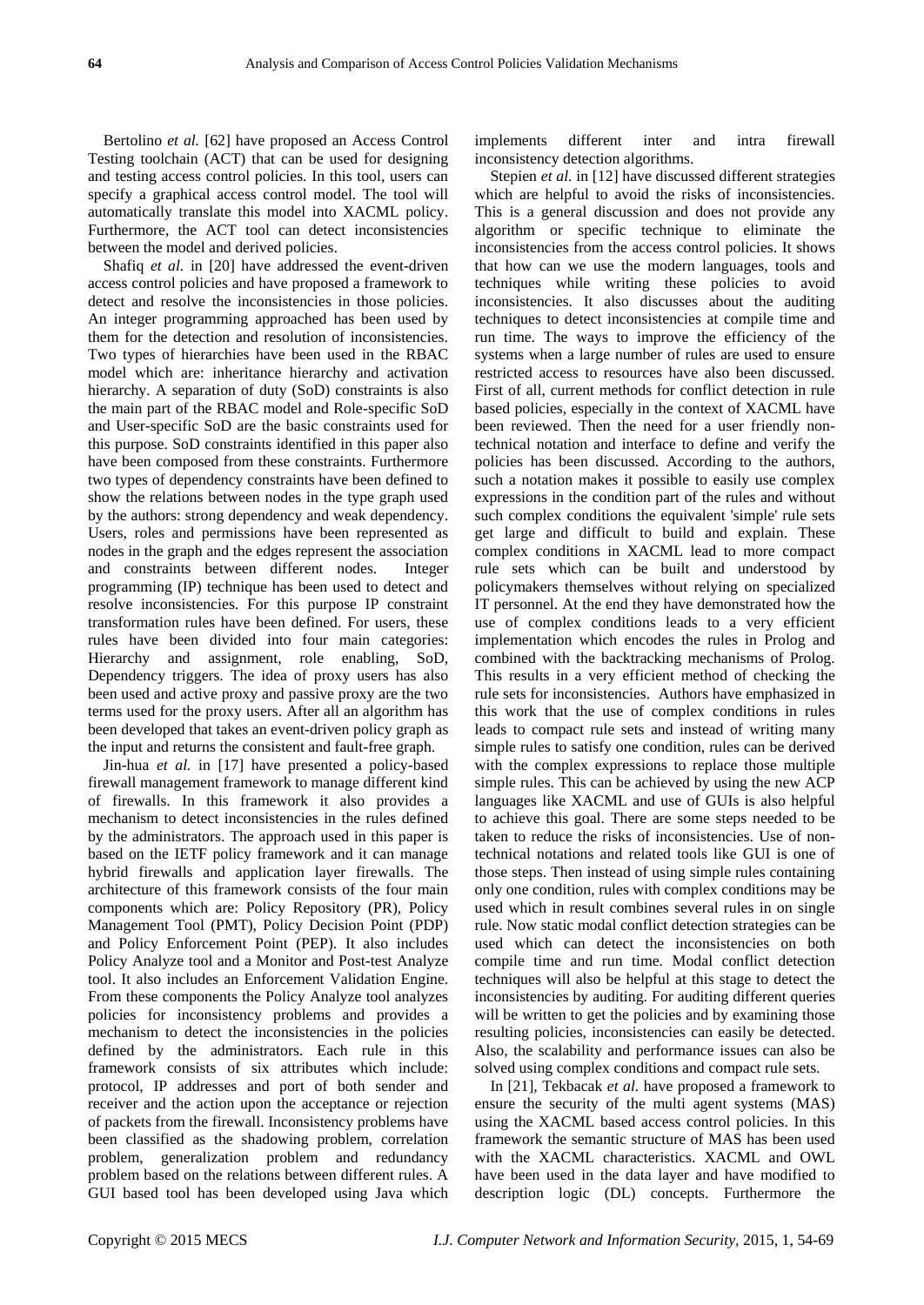combination of agent domain ontology and agent security ontology has been used with the XACML policy set. Agents, reference monitor, agent domain ontology, agent main security ontology and policy ontology are the main components of the proposed MAS architecture. XACML ontology translation to the DL is also a main component of the system which includes a policy warehouse where policies are stored. Furthermore XACML framework used in this system also consists of three components: Policy enforcement point, policy decision point and policy administration point. All these components play an important role to define and enforce the consistent security policies. This paper does not directly deal with the problem of inconsistency or incompleteness but it implements the XACML framework for MAS which itself tries to make them consistent and complete by using its own components.

## IV. COMPARISON AND ANALYSIS

As mentioned above, we have compared the proposed solutions on the basis of their effectiveness and the method adopted for the verification and validation of ACPs. Following are the main attributes considered for the comparison of the proposed solutions.

- **Inconsistency:** This attribute defines whether the proposed validation method detects the inconsistency problems or not.
- **Incompleteness:** Same like inconsistency, we compare the proposed solution on the basis of incompleteness detection and the ability to resolve the incompleteness problems.
- **Approach:** Under this heading we have defined the approach used by the authors to validate the policies.
- **Boolean expression:** It deals with the expressions defined in the policies. It is used to check whether the proposed solution is applicable to simple rules or it involves some conditional attributes as well.
- **Continuous/Discrete:** It is clear from the attribute name that whether the proposed solution deal with the discrete data or it considers the continuous case as well. In some cases, the data of both these kinds are considered for validation.
- **Static/Dynamic:** In some cases, the rules defined in policies do not change at run time but in some cases these may change. So it is very important to check

whether the proposed solution is applicable to both the scenarios or it may deal with any one of them.

 **Contextual attributes:** Some attributes defined in the rules state that those rules are applicable in specific contexts. For example time, date etc., which states that an access may be granted on some resources for a specific time period.

We analyzed the proposed techniques according to their effectiveness in handling different kind of above mentioned problems and attributes, we have used for their comparison. Fig. 2 shows a trend graph for different proposed techniques during 2005-2013, which are classified in different categories. It is clear from the graph that most of the researchers have used formal methods and modal checking approaches to validate the access control policies.



Fig. 2 Graph showing the ratio of validation methods adopted by researchers from 2005-2014



Fig. 3 The percentage distribution of different types of proposed validation techniques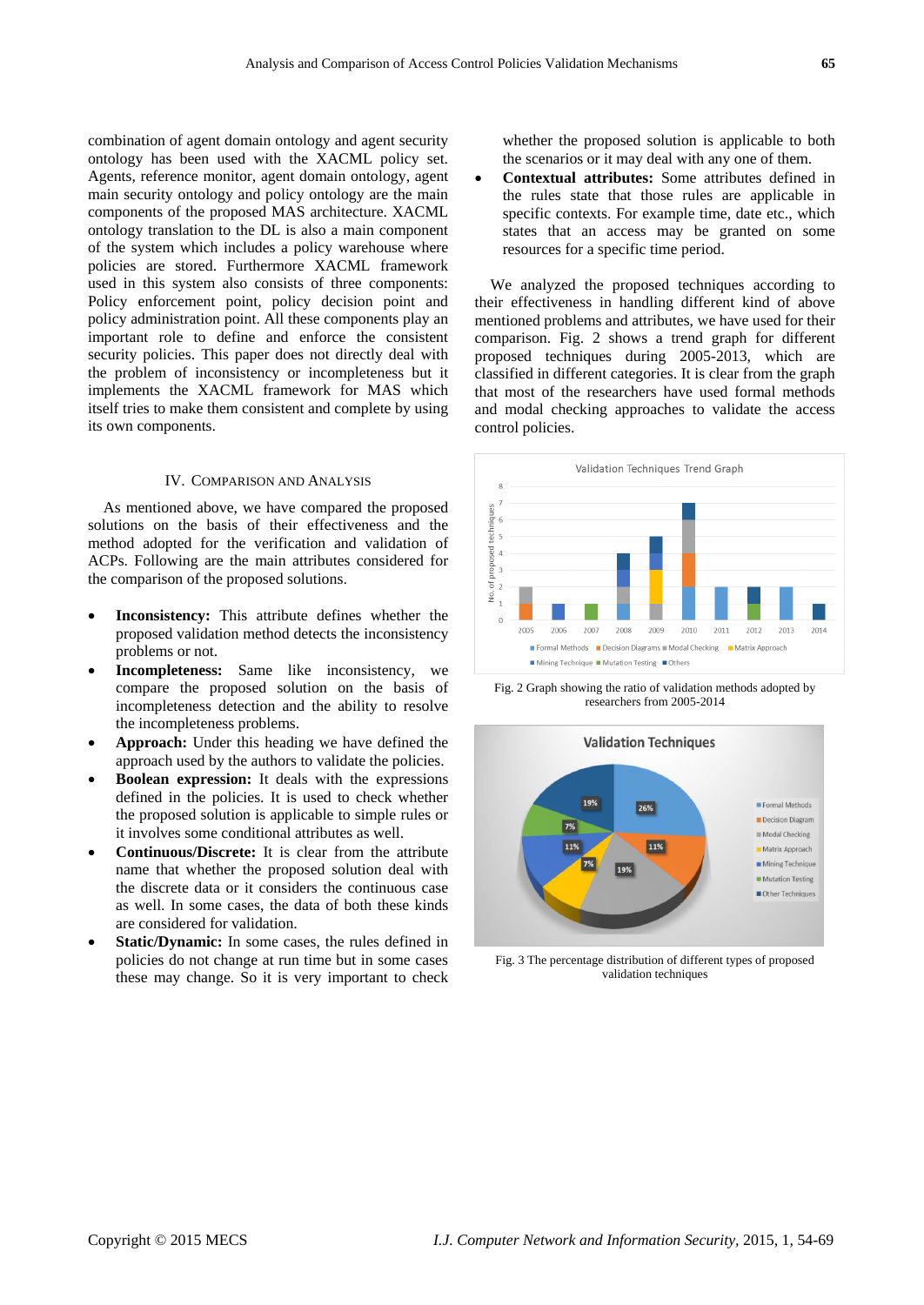| <b>Papers</b>                       | <b>Inconsistency</b>            | <b>Incomplete-</b><br><b>ness</b> | <b>Boolean</b><br><b>Expression</b> | <b>Approach</b>                                               | Continuous /<br><b>Discrete</b> | Static /<br><b>Dynamic</b> | <b>Contextual</b><br><b>Attributes</b> |
|-------------------------------------|---------------------------------|-----------------------------------|-------------------------------------|---------------------------------------------------------------|---------------------------------|----------------------------|----------------------------------------|
| Wang et al.<br>$\overline{121}$     | Prevention                      | No                                | N <sub>o</sub>                      | Formal method                                                 | <b>Discrete</b>                 | <b>Static</b>              | N <sub>o</sub>                         |
| Shaikh et al.<br>$\lceil 3 \rceil$  | Detection                       | N <sub>o</sub>                    | Yes                                 | Data classification                                           | Both                            | <b>Both</b>                | Yes                                    |
| Shaikh et al.<br>[4]                | N <sub>o</sub>                  | detection                         | Yes                                 | Data classification                                           | <b>Both</b>                     | <b>Static</b>              | Yes                                    |
| Hwang et al.<br>[5]                 | N <sub>o</sub>                  | No                                | Yes                                 | Symbolic model<br>checker NuSMV                               | <b>Both</b>                     | <b>Both</b>                | Yes                                    |
| E. Martin $[6]$                     | <b>General Fault</b><br>testing | N <sub>o</sub>                    | N <sub>o</sub>                      | <b>Fault model mutation</b><br>testing using Alloy            | Discrete                        | <b>Static</b>              | N <sub>o</sub>                         |
| Mankai &<br>Logrippo <sup>[7]</sup> | Detection                       | N <sub>o</sub>                    | No                                  | Model checking Alloy                                          | Discrete                        | <b>Static</b>              | No                                     |
| Bei et al. [8]                      | Detection                       | N <sub>o</sub>                    | Yes                                 | Matrix based<br>algorithm                                     | <b>Both</b>                     | <b>Static</b>              | Yes                                    |
| Karimi &<br>Cowan $[9]$             | Detection +<br>Resolution       | N <sub>o</sub>                    | N <sub>o</sub>                      | Model checking Alloy                                          | Discrete                        | Static                     | No.                                    |
| Ma et al.<br>[10]                   | Detection                       | Detection                         | No                                  | Model Checking SPIN                                           | Discrete                        | <b>Static</b>              | N <sub>o</sub>                         |
| Mohan et al.<br>$[11]$              | Detection $+$<br>Resolution     | N <sub>o</sub>                    | N <sub>o</sub>                      | Formal method                                                 | Discrete                        | <b>Both</b>                | No                                     |
| Stepien et al.<br>[12]              | Resolution                      | N <sub>o</sub>                    | Yes                                 | Prolog                                                        | <b>Both</b>                     | Static                     | Yes                                    |
| Sun et al.<br>$[13]$                | Detection +<br>Resolution       | N <sub>o</sub>                    | Yes                                 | Purpose based access<br>control model                         | Discrete                        | Static                     | Yes                                    |
| Huang et al.<br>[14]                | Detection                       | N <sub>o</sub>                    | N <sub>o</sub>                      | Tool SAVIS,<br>algorithm                                      | Discrete                        | <b>Static</b>              | N <sub>o</sub>                         |
| Abbasi &<br>Fatmi [15]              | Detection                       | Detection                         | N <sub>o</sub>                      | Promela specification<br>language, RG                         | Discrete                        | Static                     | No                                     |
| Bravo et al.<br>[16]                | Detection $+$<br>Resolution     | N <sub>o</sub>                    | N <sub>o</sub>                      | DTD graph,<br>algorithms                                      | <b>Discrete</b>                 | <b>Static</b>              | N <sub>o</sub>                         |
| Jin-hua et al.<br>$\overline{[17]}$ | Detection                       | N <sub>o</sub>                    | Yes                                 | <b>IETF</b> policy<br>framework                               | Discrete                        | Static                     | No                                     |
| Xu et al.<br>$[18]$                 | N <sub>o</sub>                  | Detection +<br>Resolution         | Yes                                 | Model based,<br>Predicate / Transition<br>$(PrT)$ net         | Discrete                        | <b>Static</b>              | Yes                                    |
| E. Martin<br>and T. Xie<br>[19]     | <b>General Fault</b><br>Testing | No                                | N <sub>o</sub>                      | <b>Fault Model Mutation</b><br>testing                        | NA                              | <b>Static</b>              | N <sub>o</sub>                         |
| Shafiq et al.<br>[20]               | Detection $+$<br>Resolution     | N <sub>o</sub>                    | N <sub>o</sub>                      | <b>Integer Programming</b><br>technique, graphs,<br>algorithm | Yes                             | <b>Static</b>              | No                                     |
| Tekbacak et<br>al. [21]             | <b>General Fault</b><br>Testing | $\rm No$                          | $\rm No$                            | <b>XACML</b> framework<br>for ACPs                            | NA                              | Static                     | No                                     |
| Fisler et al.<br>$[30]$             | Detection +<br>Resolution       | N <sub>o</sub>                    | Yes                                 | Decision diagrams<br><b>MTBDD</b>                             | Discrete                        | Static                     | No                                     |
| Mukamala et<br>al. [51]             | Detection                       | N <sub>o</sub>                    | N <sub>o</sub>                      | Role-mining approach                                          | Discrete                        | <b>Static</b>              | N <sub>o</sub>                         |
| Bauer et al.<br>$[53]$              | Detection +<br>resolution       | No                                | Yes                                 | Association rule<br>mining approach                           | Discrete                        | <b>Both</b>                | N <sub>o</sub>                         |
| Martin &<br>Xie [55]                | Detection                       | No                                | No                                  | Data Mining Approach                                          | Discrete                        | Static                     | No                                     |
| Delmas &<br>Polacsek<br>$[58]$      | Detection                       | Detection                         | No                                  | <b>Logical Modelling</b><br>Framework                         | Discrete                        | <b>Static</b>              | N <sub>o</sub>                         |
| Aqib $\&$<br>Shaikh [63]            | Detection +<br>Resolution       | N <sub>o</sub>                    | Yes                                 | Tree based Algorithm                                          | <b>Both</b>                     | <b>Both</b>                | Yes                                    |

Table 4. Comparison of different approaches to validate the ACPs

Chart presented in Fig. 3 shows the percentage distribution of the techniques used for the comparison purpose. It gives us a clear picture by showing the percentage of each individual technique used by the researchers. Formal Methods and Modal Checking techniques have the highest percentage of 21% each whereas the Matrix based and Mutation testing approaches both have a contribution of 8% each. Furthermore, 17% of them have used their own techniques for this purpose.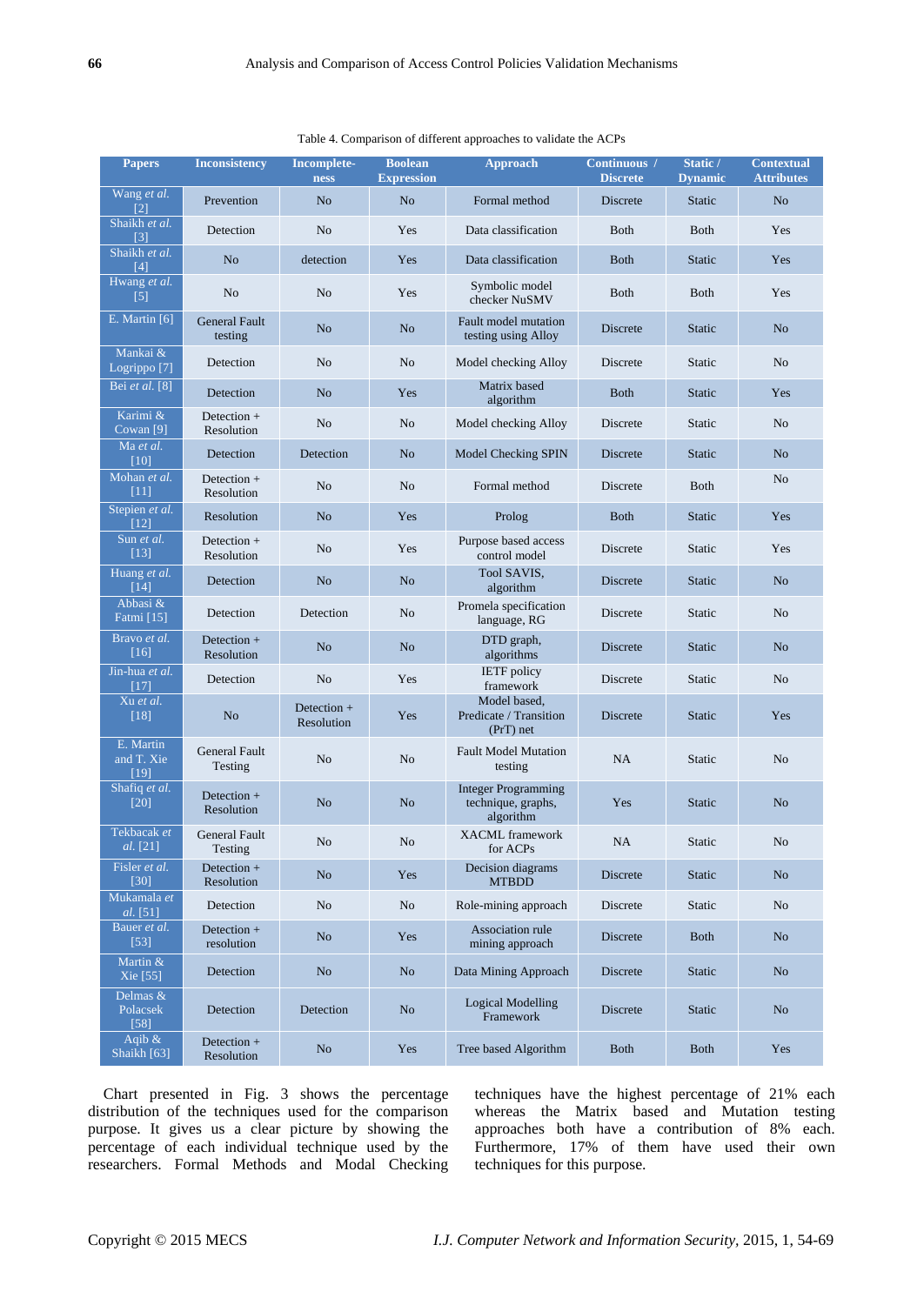

Fig 4. Percentages of issues addressed in compared techniques

In Table 4, we have summarized the work done by different researchers for the validation of ACPs. We have compared their work with respect to its efficiency and effectiveness in validation of ACPs. We can see that most of the researchers have worked on the inconsistency problem whether it is related to the detection or resolution or both. Only few of them have addressed the incompleteness problem and it is also limited to the detection of incompleteness problem. Ma *et al.* [10], R. Abbasi and S.G.E Fatmi [15] have proposed the methods which are capable of detection of both, inconsistency and incompleteness, whereas Shaikh *et al.* in [3] have proposed a method to detect inconsistencies which is capable of handling Boolean expressions and contextual attributes. Furthermore it is applicable to the dynamic data as well. Similarly in [4] they have proposed a method for detection of incompleteness. Stepien *et al.* [12] and Sun *et al.* [13] also have proposed methods to deal with the inconsistency and both of these are capable of handling Boolean expressions and contextual attributes.

Qualitative comparison of existing policy validation techniques is shown in Table 4. Results obtained from

this comparison are helpful for the readers to decide what kind of techniques could be used to solve different type of problems. Furthermore, it also helps us to choose the most appropriate technique for this purpose. Additionally, it also gives us an idea about the issues in ACPs addressed by different researchers. For example most of the researchers have focused on detection and resolution of inconsistency problems in access control policies but only few of them have addressed the incompleteness issue. It is also clear from the results that the less focus is given on the issue of handling of contextual attributes. In Fig. 4, we show a percentage distribution of the properties to show that how the researchers have addressed these issues in their proposed techniques.

#### V. CONCLUSION

In this paper, we have discussed different access control policy verification and validation frameworks proposed by different authors by using different approaches. This is the first survey paper of this domain.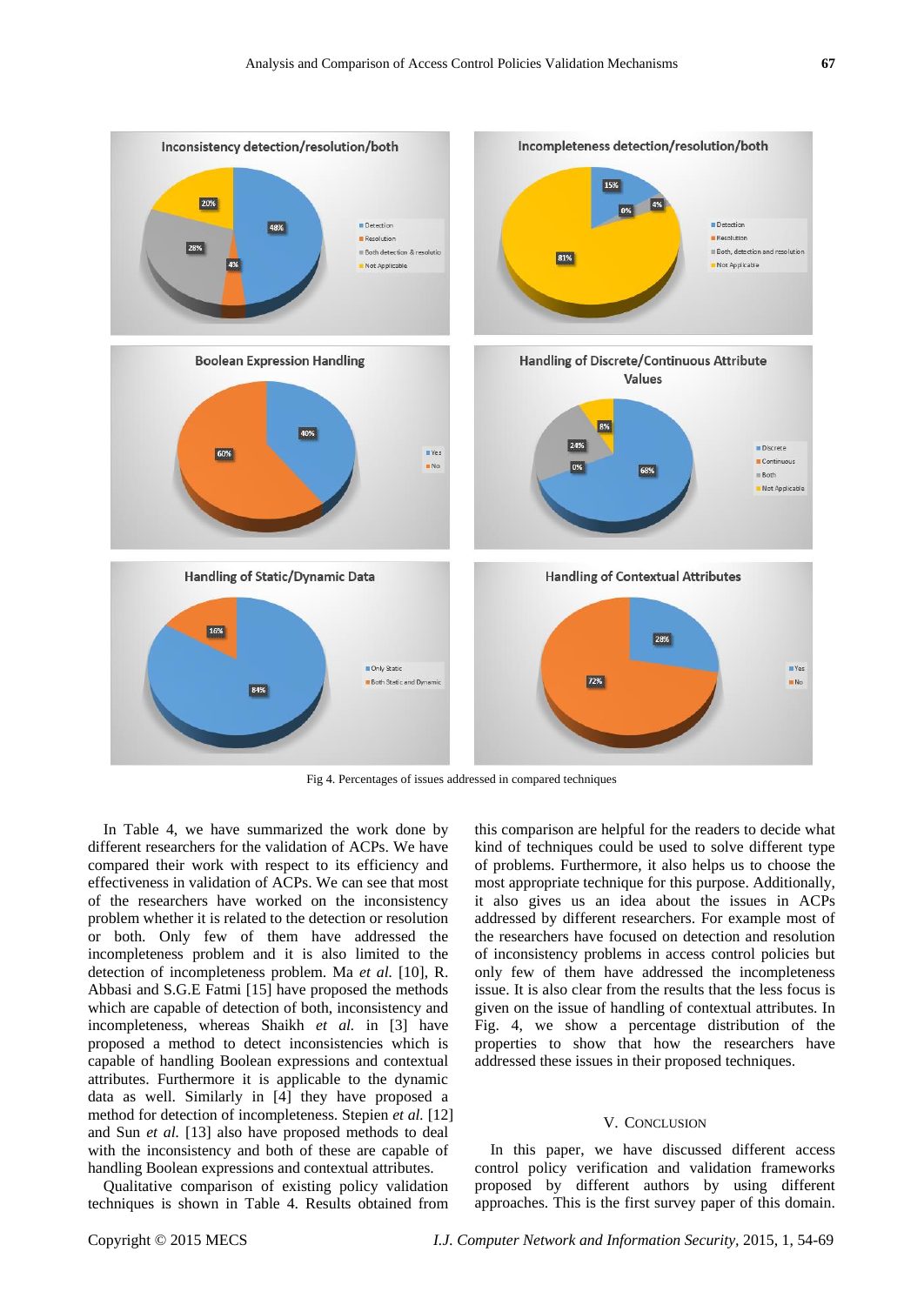We have categorized the existing methods based on the proposed taxonomy. Also, we have compared existing methods on the basis of various attributes. This comparison gives the clear view about the existing approaches and their ability to deal with different kind of issues in the access control policies. The comparison of different techniques shows that most of these policy validation schemes have focused on inconsistency detection. Only few schemes exists which can be used to detect both inconsistency and incompleteness in access control policies. Although some techniques are very efficient and helpful to resolve these issues but still more work is needed because most of them do not handle complex policies that contains Boolean expressions and contextual discrete or continuous attributes. A lot of work has done in this area but still there are many issues left that need researcher's attention.

#### **REFERENCES**

- [1] Samarati P., Vimercati S.C. de, "Access Control: Policies, Models and Mechanisms", R. Focardi and R. Gorrieri (Eds.): FOSAD 2000, LNCS 2171, pp. 137–196, 2001.
- [2] Wang Y., Zhang H., Dai X., Liu J., "Conflicts Analysis and Resolution for Access Control Policies", *IEEE Int. Conf. on Information Theory and Information Security (ICITIS),* 2010, pp. 264-267.
- [3] Shaikh R.A., Adi K., Logrippo L., Mankovski S., "Inconsistency Detection Method for Access Control Policies", in Proc. of *Sixth Int. Conf. on Information Assurance and Security*, 2010, pp. 204-209.
- [4] Shaikh R.A., Adi K., Logrippo L., Mankovski S., "Detecting Incompleteness in Access Control Policies using Data Classification Schemes", 5<sup>th</sup> Int. Conf. on *Digital Information Management,* 2010, pp. 417-422.
- [5] Hwang J., Xie T., Hu V., Altunay M., "ACPT: A Tool for Modeling and Verifying Access Control Policies", *IEEE International Symposium on Policies for Distributed Systems and Networks*, 2010, pp. 40-43.
- [6] Martin E., "Testing and Analysis of Access Control Policies", in *Proc. of 29th Int. Conf. on Software Engineering*, 2007. pp. 75-76.
- [7] Mankai M., Logrippo L., "Access Control Policies: Modeling and Validation", in Proc. of the *5th NOTERE Conference*, Canada, August 2005, pp. 85-91.
- [8] Wu B., Chen X.n, Zjang Y., DAI Xiang-dong, "An Extensible Intra Access Control Policy Conflict Detection Algorithm",*Int. Conf. on Computational Intelligence and Security*, 2009, pp. 483-488.
- [9] Vahid R. Karimi, Donald D. Cowan, "Verification of Access Control Policies for REA Business Processes", *33rd Annual IEEE Int.Computer Software and Application Conference*, 2009, pp. 422-427.
- [10] Ma J., Zhang D., Xu G., Yang Y., "Model Checking Based Security Policy Verification and Validation", *2nd Int. Workshop on Intelligent Systems & Applications*, 2010, pp. 1-4.
- [11] Mohan A., Blough D.M., Kurc T., Post A., Saltz J., "Detection of Conflicts and Inconsistencies in Taxonomybased Authorization Policies", *IEEE Int. Conf. on Bioinformatics and Biomedicine*, 2011, pp. 590-594.
- [12] Bernard Stepien, Stan Matwin, Amy Felty, "Strategies for Reducing Risks of Inconsistencies in Access Control Policies", *Int. Conf. on Availability, Reliability and Security, IEEE*, 2010, pp. 140-147.
- [13] Lili Sun, Hua Wang, Xiaohui Tao, Yanchun Zhang, Jing Yang, "Privacy Preserving Access Control Policy and Algorithms for Conflicting Problems", *Int. Joint Conference of IEEE TrustCom, 2011*, pp. 250-257.
- [14] Chao Huang, Jianling Sun, Xinyu Wang, Yuanjie Si, "Inconsistency Management of Role Base Access Control Policy", *Int. Conf. on E-Business and Information System Security*, 2009, pp. 1-5.
- [15] Abassi R., Fatmi S., "An Automated Validation Method for Security Policies: the firewall case", *The 4th Int. Conf. on Information Assurance and Security,* 2008, pp. 291- 294.
- [16] Loreto Bravo, James Cheney, Irini Fundulaki, "ACCOn: Checking Consistency of XML Write-Access Control Policies", In proc. of the *11th Int. Conf. on Extending Database Technology: Advances in Database Technology*, EDBT, 2008, pp. 715-719.
- [17] WU Jin-hua, CHEN Xiao-su, ZHAO Yi-zhu, NI Jun, "A Flexible Policy-Based Firewall Management Framework", *Int. Conf. on Cyberworlds*, 2008, pp. 192-194.
- [18] Xu D., Thomas L., Kent M., Mouelhi T., Traon Y. L., "A Model-Based Approach to Automated Testing of Access Control Policies" *SACMAT*, 2012, pp. 209-218.
- [19] Evan Martin, Tao Xie, "A Fault Model and Mutation Testing of Access Control Policies", *Int. world Wide Web Conf. Committee*, 2007, pp. 667-676.
- [20] Basit Shafiq, Jaideep Vaidya, Arif Ghafoor, Elisa Bertino, "A Framework for Verification and Optimal Reconfiguration of Event-driven Role Based Access Control Policies", *SACMAT*, 2012, pp. 197-208.
- [21] Tekbacak F., Tuglular T., Kikenelli O., "An Architecture for Verification of Access Control Policies with Multi Agent System Ontologies", *33rd IEEE Int. Computer Software and Application Conf.*, 2009, pp. 52-55.
- [22] S. Murphy, G. Weber, M. Mendis, H. Chueh, S. Churchill, J. Glaser and I. Kohane, "Serving the enterprise and beyond with informatics for integrating biology and the bedside (i2b2)," *journal of the American Medical Informatics Association*, *17*(2), 2010, pp. 124-130.
- [23] Genrich, H.J. "Predicate/transition nets". In Petri Nets: Central Models and Their Properties, Springer Berlin Heidelberg, 1987, pp. 207–247.
- [24] Xu, D. and Nygard, K.E. "Threat-driven modeling and verification of secure software using aspect-oriented Petri nets‖, *IEEE Trans. on Software Engineering*, 2006, vol. 32, no. 4, pp 265-278.
- [25] Xu, D. "A tool for automated test code generation from high-level Petri nets", In Proc. of Petri Nets'11, LNCS *6709*, Newcastle upon Tyne, UK, June 2011, pp. 308-317.
- [26] Xu, D., Tu, M., Sanford, M., Thomas, L., Woodraska, D., and Xu, W. "Automated security test generation with formal threat models" IEEE Trans. on Dependable and *Secure Computing*. In press, *9*(4), pp. 526-540, 2012.
- [27] J. R. Quinlan, "Induction of decision trees," Mach. Learn, vol. 1, no. 1, pp. 81–106, March 1986.
- [28] J. R. Quinlan, "C4.5: Programs for Machine Learning". USA: Morgan Kaufmann Publishers, 1993.
- [29] B. Cestnik, I. Kononenko, and I. Bratko, "Assistant 86: A knowledge elicitation tool for sophistical users," in Proc. of the *2nd European Working Session on Learning*, 1987, pp. 31–45.
- [30] K. Fisler, S. Krishnamurthi, L. A. Meyerovich, and M. C. Tschantz, "Verification and change-impact analysis of access-control policies," in Proc. of the 27th Int. Conf. on *Software engineering*, NY, USA, 2005, pp. 196–205.
- [31] M. G. Gouda and A. X. Liu, "Structured firewall design," *Computer Networks*, vol. 51, no. 4, pp. 1106–1120, 2007.